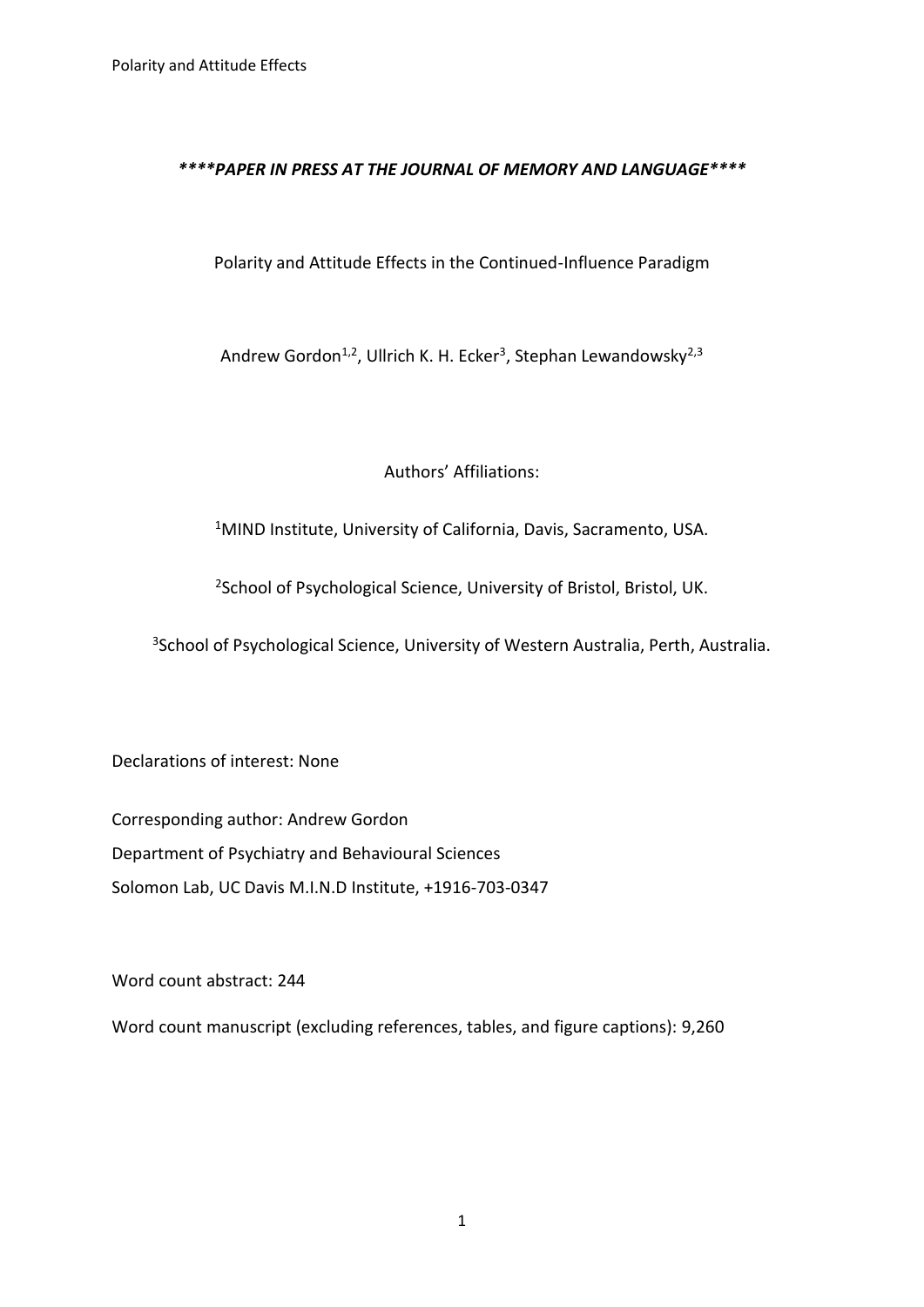**Abstract**: Misinformation – information that is false or inaccurate – can continue to influence people's memory and reasoning even after it has been corrected. Researchers have termed this the continued influence effect (CIE). However, to date, research has focused exclusively on examining the CIE in a single polarity, namely the ongoing effect of initially affirmed material that is later negated. No research has yet examined how reliance on outdated information may be affected if this polarity is reversed, that is, if initiallynegated information is reinstated. It also remains unclear how participants' pre-existing beliefs may impact the acceptance of a correction, with prior evidence showing conflicting results. To investigate these questions, across two experiments we presented participants scoring high versus low on measures of relevant attitudes with fictional news reports that contained a piece of critical attitude-relevant information. This information was either true throughout, false throughout, initially-affirmed then retracted, or initially-negated then reinstated. Participants' reliance on the critical information was subsequently measured with the use of inferential-reasoning items. Reinstatement of initially-negated information was insufficient to bring reliance on that information to a baseline level – that is, reliance on information presented as true throughout was greater than reliance on negated and then reinstated information. This result was symmetrical with the conventional CIE observed with a reversed polarity. The effect of participants' pre-existing attitudes on continued reliance was equivocal. The results therefore suggest that the CIE is not contingent on polarity, raising questions about the cognitive mechanisms underlying the effect.

**Keywords**: Misinformation; Worldview; Continued influence; Negation; Belief updating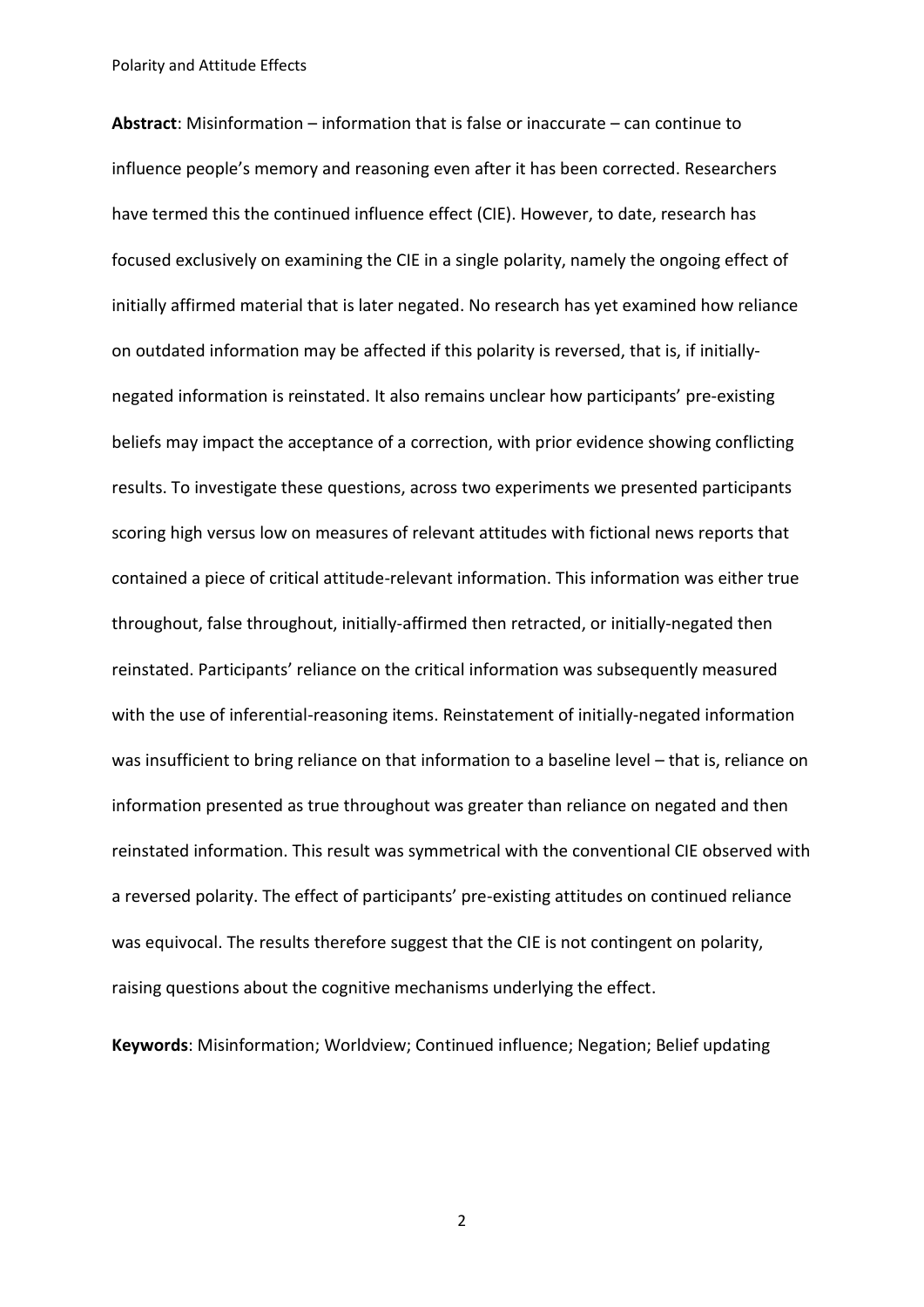## **Polarity and Attitude Effects in the Continued-Influence Paradigm**

Decades of research have provided compelling evidence that misinformation – information that is initially held as accurate but subsequently corrected – can continue to influence people's judgements and decision making despite an acknowledged correction (e.g., Chan, Jones, Jamieson, & Albarracín, 2017; Ecker, Lewandowsky, Swire, & Chang, 2011; Johnson & Seifert, 1994; Lewandowsky, Ecker, & Cook, 2017; Rich & Zaragoza, 2016; Wilkes & Leatherbarrow, 1988; for reviews see Lewandowsky, Ecker, Seifert, Schwarz, & Cook, 2012; Schwarz, Newman, & Leach, 2016). This phenomenon can be observed even when people demonstrably remember and understand a correction (e.g., Johnson & Seifert, 1994; Marsh, Meade, & Roediger, 2003), or are explicitly warned at the outset that they may be exposed to misinformation (Ecker, Lewandowsky, & Tang, 2010). Researchers have termed this pervasive finding the continued influence effect (CIE).

However, previous CIE research has focused exclusively on the impact of corrective information in a single direction: In a typical study, participants encounter an initial *affirmation* of a critical piece of information, followed by its subsequent *retraction*. No research has yet investigated how continued influence may be affected if the narrative polarity is reversed; that is, if participants receive an initial *negation* of a critical piece of information followed by a subsequent *reinstatement* of that same information. Indeed, in today's politically-charged climate of 'fake news' and 'post-truth', members of the public may be more likely than ever before to encounter not only misinformation, but also misinforming *negations* of correct information (for instance, people may be exposed to the false claim "there is no global warming"; Lewandowsky et al., 2015; van der Linden, Leiserowitz, Rosenthal, & Maibach, 2017). It is unclear how such an initial negation would affect people's subsequent level of belief for the initially-negated but subsequently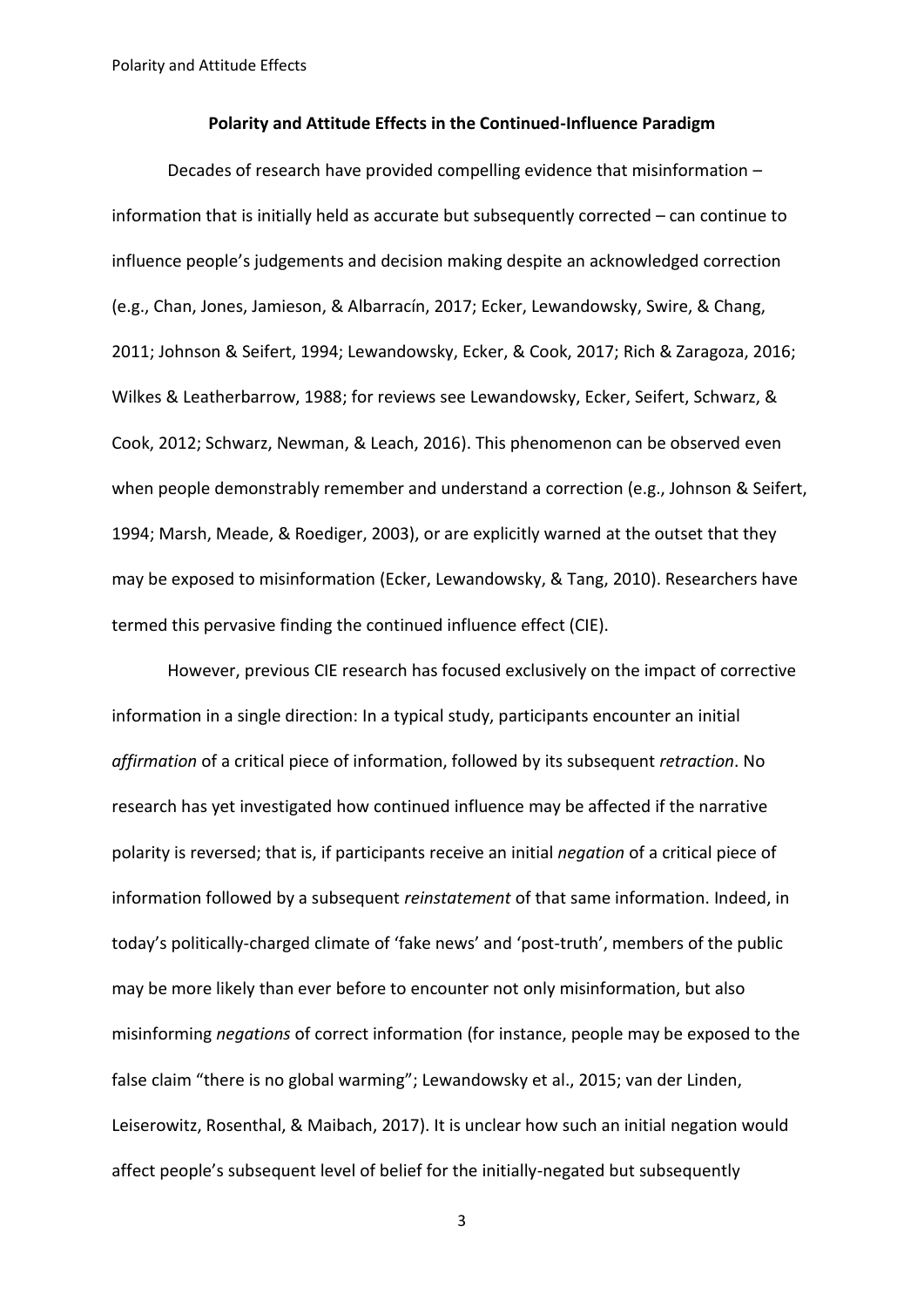reinstated information – for example, if people encountered factual climate-change information in the media after having been exposed to climate-change denial. We propose two distinct possibilities: (a) a reinstatement of previously negated material may result in a 'reverse CIE', whereby belief is increased, but not to the level expected if information had been presented as true throughout; or (b) a reinstatement of initially-negated information may result in memory being updated to the level of the true-throughout presentation or even beyond (which would constitute an 'ironic rebound effect'). The two studies presented below were designed to adjudicate between these two possibilities (i.e., reverse-CIE or ironic rebound) by examining participants' reliance on information that was initially-negated and subsequently reinstated.

Considering the first possibility, given that the CIE reflects a primacy effect (i.e., *initially* presented misinformation appears to be difficult to overcome), just as a retraction is often unable to drive misinformation reliance down to a baseline, a reinstatement may be unable to fully neutralize an initial negation. This may occur either because the negation is encoded pragmatically as an assertion (i.e., simply as a single meaningful fact that asserts a certain state of the world), or because the constituent parts of the negated message―the 'core' feature ('X') and its negation marker ('not') — are incorporated into a single meaningful unit affirming the opposite, such that a statement 'not-X' may be encoded as 'therefore-Y' (see Mayo, Schul, & Burnstein, 2004). Importantly, in both cases the negation will be encoded as a single unit that is cognitively indistinct from the encoding of a piece of (initially-affirmed) misinformation in the typical CIE paradigm, plausibly implying that there should be no difference in the impact of a correction as a function of its polarity. That is, reinstatement would be followed by a reverse CIE that is the mirror image of the conventional CIE observed with a retraction of initially-affirmed information.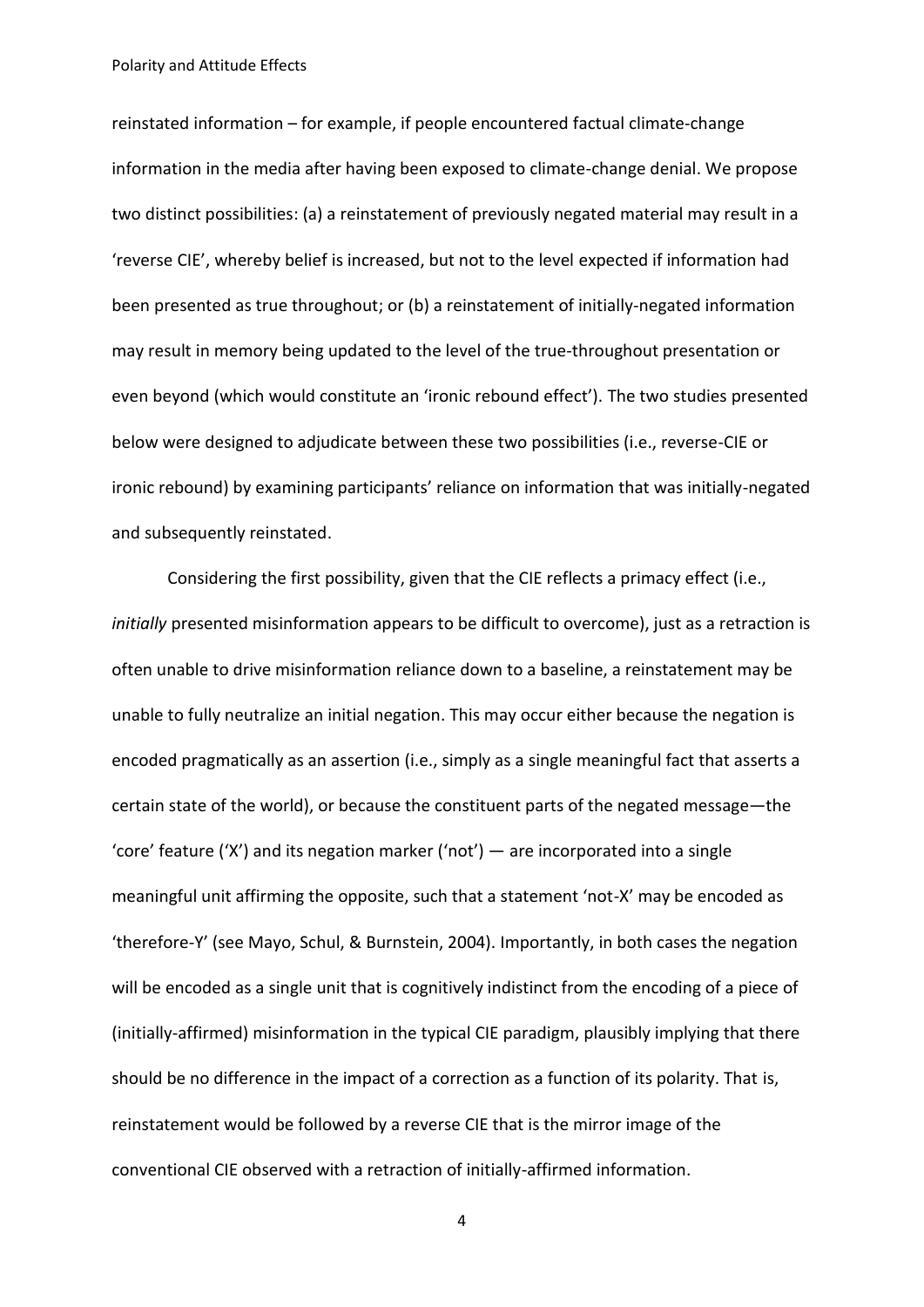This concept is consistent with both previous CIE research as well as theoretical models of knowledge revision. One such model in particular, the Knowledge Revision Components framework (KReC - Kendeou & O'Brien, 2014, for a detailed review see Gerrig & O'Brien, 2005; Kendeou, Butterfuss, Kim & van Boekel, 2019; Kendeou & O'Brien, 2014; Kendeou, Walsh, Smith & O'Brien, 2014), assumes that new information encoded into memory (e.g., the correction) has the potential to activate related pieces of information in memory through resonance-based retrieval processes (O'Brien et al., 1998, 2010; Rapp & Kendeou, 2009). In this framework, for knowledge revision to succeed, a correction needs to resonate with the initial, corresponding misinformation such that co-activation occurs, triggering conflict detection and subsequent information integration. If knowledge revision is successful, subsequent cues (such as inference questions) will activate an updated, integrated representation and no CIE occurs. If knowledge revision is unsuccessful, however, subsequent cues have the potential to selectively activate the initial misinformation, leading to a CIE. To the extent that negations are encoded as single meaningful units, the KReC framework makes no specific predictions about polarity, and thus may provide a plausible account of both CIE and reverse-CIE effects.

Turning to the second possibility, in contrast to a retraction of initially-*affirmed* information, a reinstatement of initially-*negated* information may induce updating of memory to a level equivalent to, or even greater than, when that information is onlyaffirmed. Such an outcome might result from an initial negation enhancing the familiarity of the critical information (especially if the negated statement is initially not well represented in memory; Mckinstry, Dale, & Spivey, 2008; Reichle, Carpenter, & Just, 2000), which could potentially leave people with only a sense of the primary content and no strong memory for its negation. For example, Richard Nixon's famous line "I am not a crook" may have left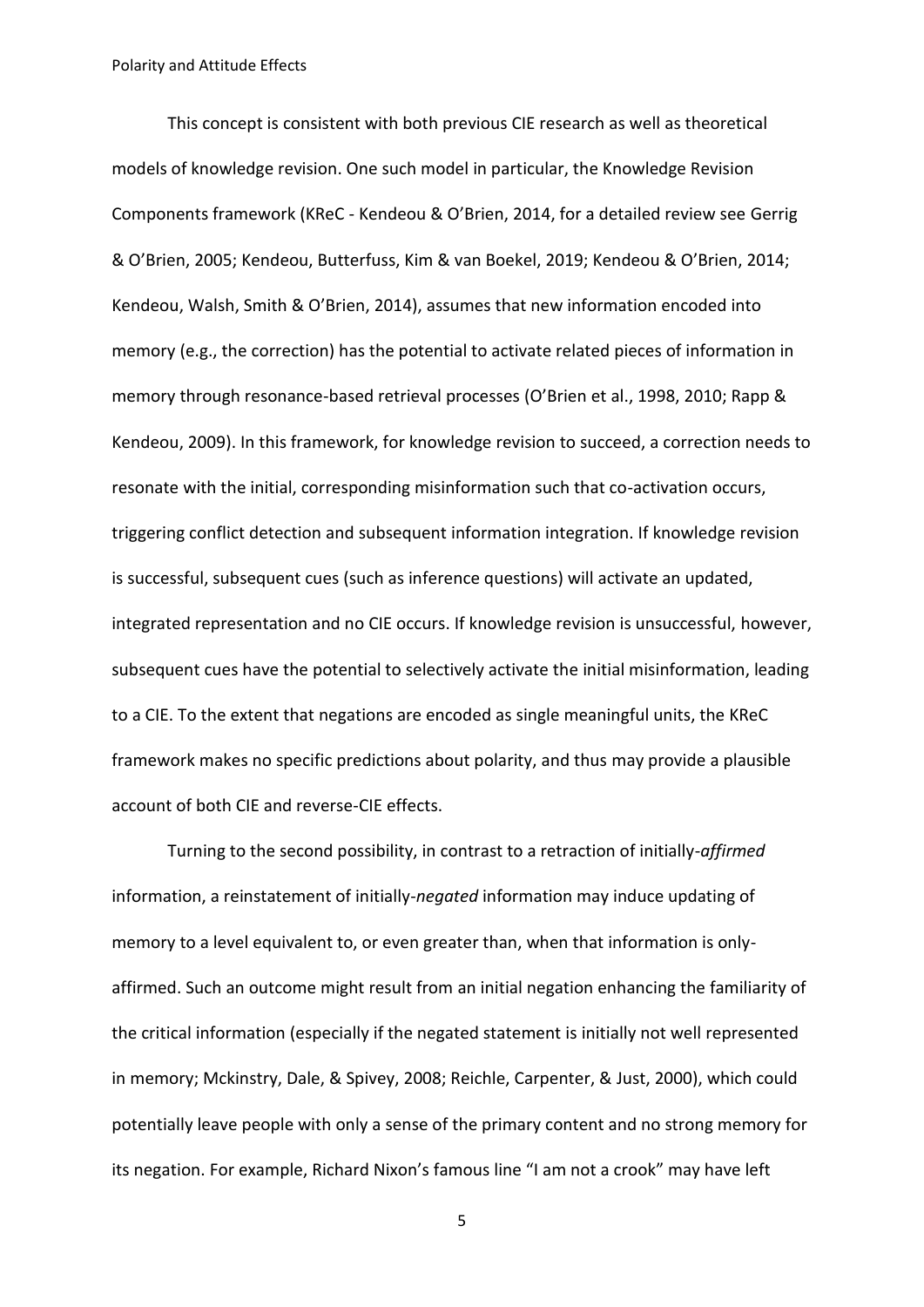people with a sense of Nixon being associated with the term "crook" but a less clear sense of it being negated. Subsequent affirmative information may thus be particularly impactful as it is "sowed on fertile ground."

This possibility relies on the 'schema-plus-tag' model of negation comprehension, which suggests that a negation is encoded as a core supposition ('X') that is then associated with a negation-tag ('not'; see Gilbert et al., 1990; Johnson & Seifert, 1998; Mayo et al., 2004). Unlike under the previous possibility, the two constituent parts are not integrated into a single assertive representation. If negations are encoded in this manner, then the provision of a later reinstatement may combine with the initial core supposition, thereby resulting in its (ironic) strengthening. For example, suppose a person is provided with the information 'not-X', which creates two dissociated representations, the core ('X') and its negation-tag ('not'; see Ecker et al., 2011). Upon later reinstatement, this critical piece of information 'X' is once again provided, this time as an affirmation. The initial negation therefore indirectly provides the kernel piece of information for its subsequent reinstatement, and the constituent 'X' in the initial 'not-X' may combine with the later 'X' to form a representation that is at least as strong as the one that would result from being exposed to 'X' on its own. Given that familiarity and repetition have been shown to be driving factors in people's consequent level of belief in information (e.g., Dechêne, Stahl, Hansen, & Wänke, 2010; DiFonzo, Beckstead, Stupak, & Walders, 2016; Ecker et al., 2011; Putnam, Wahlheim, & Jacoby, 2014; Stadler, Scharrer, Brummernhenrich, & Bromme, 2013; Swire, Ecker, & Lewandowsky, 2017), a repetition of initially-negated information in a later reinstatement may thus wipe out the initial negation completely (also see Ecker, Hogan, & Lewandowsky, 2017; Kendeou et al., 2014).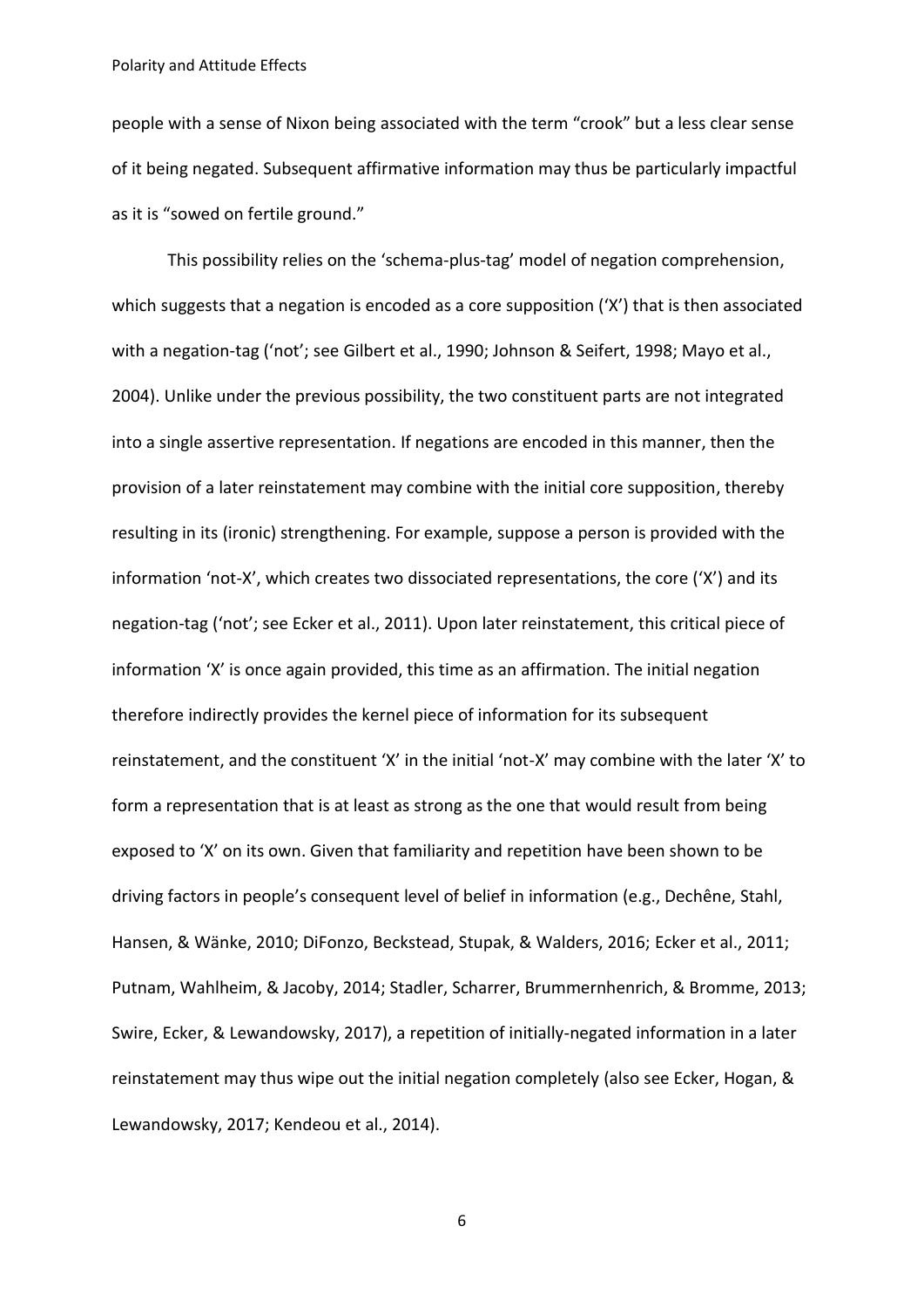In addition to this, and in contrast to an initial-*affirmation*, it is conceivable that the provision of an initial-*negation* creates an implicit assumption that there must be a degree of tacit belief, or at least plausibility, in the negated information. That is, people may think that a negation would not be provided unless it negated an unarticulated assumption. In the context of the example provided earlier, Richard Nixon's "I am not a crook" speech may have made some people feel sceptical and therefore particularly ready to accept subsequent events that revealed the contrary to be true. On this account, a reinstatement would be highly effective, potentially resulting in an ironic rebound beyond when the information is true-throughout. Such an effect of scepticism requires that the initial negation is not integrated into a single meaningful unit, but instead as two dissociated representations, enabling a subsequent reinstatement to confirm the earlier scepticism and uniquely amplify the core ('X') message but not its negation-tag ('not'). The notion of scepticism facilitating efficient updating (and potentially an ironic rebound) is consistent with research demonstrating that scepticism facilitates recognition of correct information and rejection of retracted falsehoods (Lewandowsky, Stritzke, Oberauer, & Morales, 2005).

However, any discussion of the effects of misinforming information in the real world must also take into account the role of the recipient's worldview, that is, their basic beliefs about how the world should operate (see Lewandowsky et al., 2012; Nyhan & Reifler, 2010). While typical CIE effects are readily demonstrable with fictitious, neutral materials, worldview factors (i.e., political partisanship, religion, etc.) have been shown to exert an influence on what information a person will accept (Ecker, Lewandowsky, Fenton, & Martin, 2014; Kahne & Bowyer, 2017; Redlawsk, 2002; Schaffner & Roche, 2016; Sharot, Korn, & Dolan, 2011). While some research has found evidence to suggest that the ongoing influence of initially-acquired information is heightened if the subsequent retraction is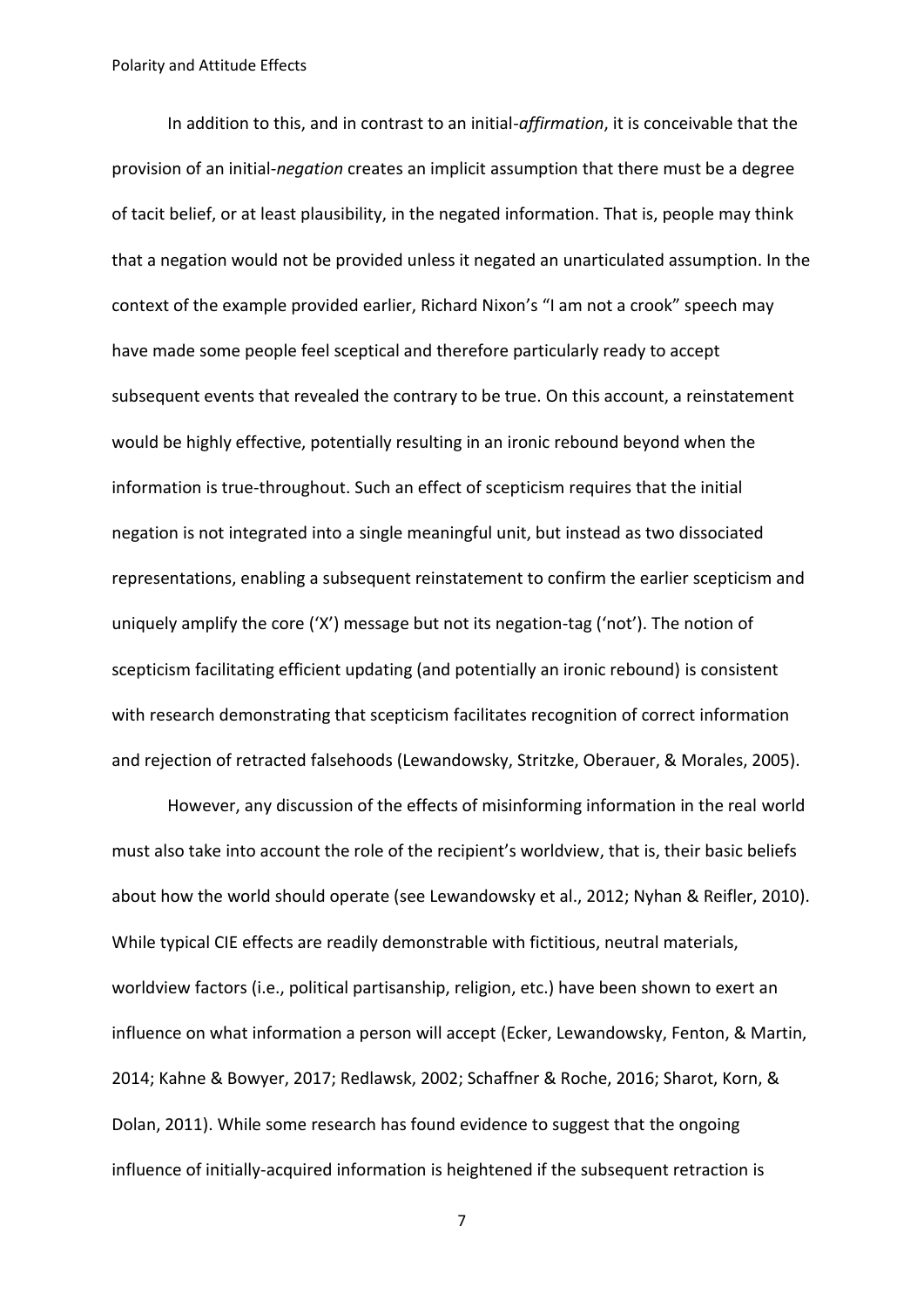worldview-incongruent (see Ecker & Ang, 2019; Lewandowsky et al., 2005, 2012), other studies have shown that a retraction can be equally effective regardless of its congruence with a person's worldview, suggesting that differences in post-retraction belief may simply reflect pre-retraction differences (Ecker et al., 2014; also see Wood & Porter, 2019). The role of worldview in the processing of retractions or corrections therefore remains somewhat unresolved. Moreover, the effects of worldview on the processing of initial *negations* and subsequent *reinstatements* are completely unknown. One possibility is that the potential scepticism effects discussed previously emerge as a function of worldview. That is, scepticism effects may be particularly apparent in situations where a person has a prior motivation to be sceptical; for instance, a staunch Democrat may be more sceptical about (initial-negation) claims made by Republican politicians (e.g. Richard Nixon) than a Republican, and a subsequent reinstatement may thus be *more* effective.

Our studies therefore also examined the role of participants' worldview. Across two experiments, we presented participants scoring higher versus lower on a prejudice measure with fictional news reports concerning a crime. For both experiments, a piece of critical worldview-relevant information was either provided, negated, reinstated, or retracted, and participants' subsequent reliance on that critical information was examined.

#### **Experiment 1**

In Experiment 1, participants were presented with a fictitious news report about a violent robbery that took place in a convenience store in south-western Australia. In total, four versions of the report were created. In two versions, the robber was initially described as being of Aboriginal descent, and in one of these two versions this information was later retracted (*affirmed-then-retracted* condition), whereas in the other it was not (*only-affirmed* condition). Two other versions of the report both initially described the robber as *not* being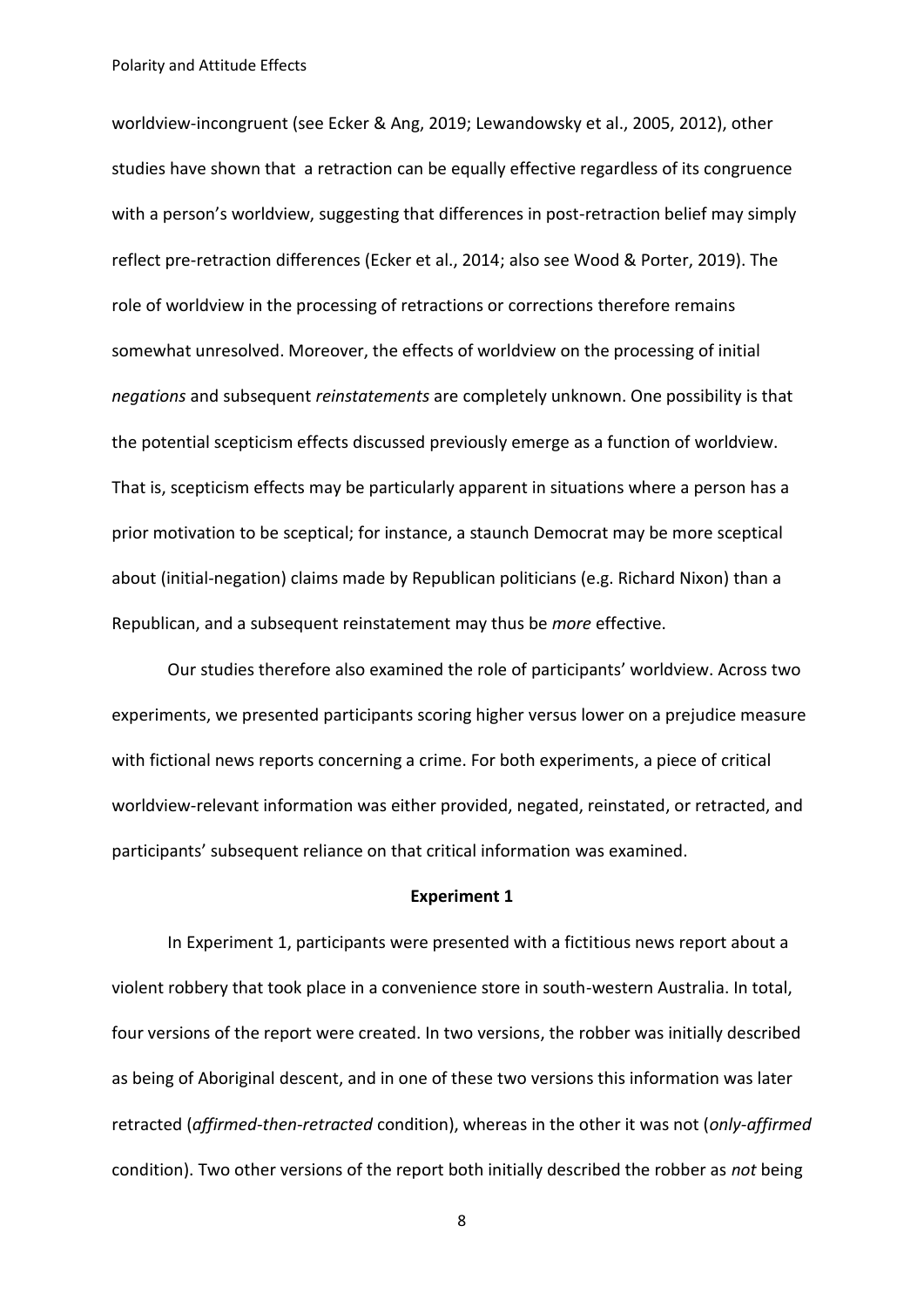of Aboriginal descent. In one of these two versions, this initial denial was retracted (*negated-then-reinstated* condition), whereas in the other version it was not (*only-negated* condition). Participants were also split by their level of racial prejudice, measured by the Attitudes Toward Indigenous Australians scale (ATIA; Pedersen, Beven, Walker, & Griffiths, 2004). Experiment 1 therefore used a 2 (racial prejudice: high vs. low) × 4 (condition: onlynegated, negated-then-reinstated, only-affirmed, affirmed-then-retracted) betweensubjects design.

#### **Method**

**Participants.** Based upon an a-priori power analysis, Ecker and colleagues (2014) tested 144 participants (with a minimum sample size of 90 sufficient to detect a mediumsized effect,  $\eta_p^2$  = .1;  $\alpha$  = .05; 1 –  $\beta$  = .80). Given the similarity between this previous work and the current design we aimed to recruit a minimum of 192 participants (based on the inclusion of an extra condition beyond that used by Ecker and colleagues). Our final sample consisted of 207 participants, all undergraduate students from the University of Western Australia (140 females, 67 males; age range 17-47, *M* = 20.2 years, *SD* = 4.71). Three further participants were recruited but were excluded based on non-completion of the answer booklet. Participants were randomly allocated to the different script conditions (with the constraint of roughly equal cell sizes). A subset of *n* = 125 were selected from the upper and lower thirds of a population of students pre-screened with the ATIA (total *N* = 1,059). The remaining *n* = 82 participants were not pre-screened due to pragmatic reasons (i.e., lack of access to a pre-screened population), and were recruited as a random opportunity sample through advertisements.

The ATIA scale (Pedersen et al., 2004) consists of 18 items, answered on 7-point Likert scales. Scores on the six reverse-coded items were transformed so that all items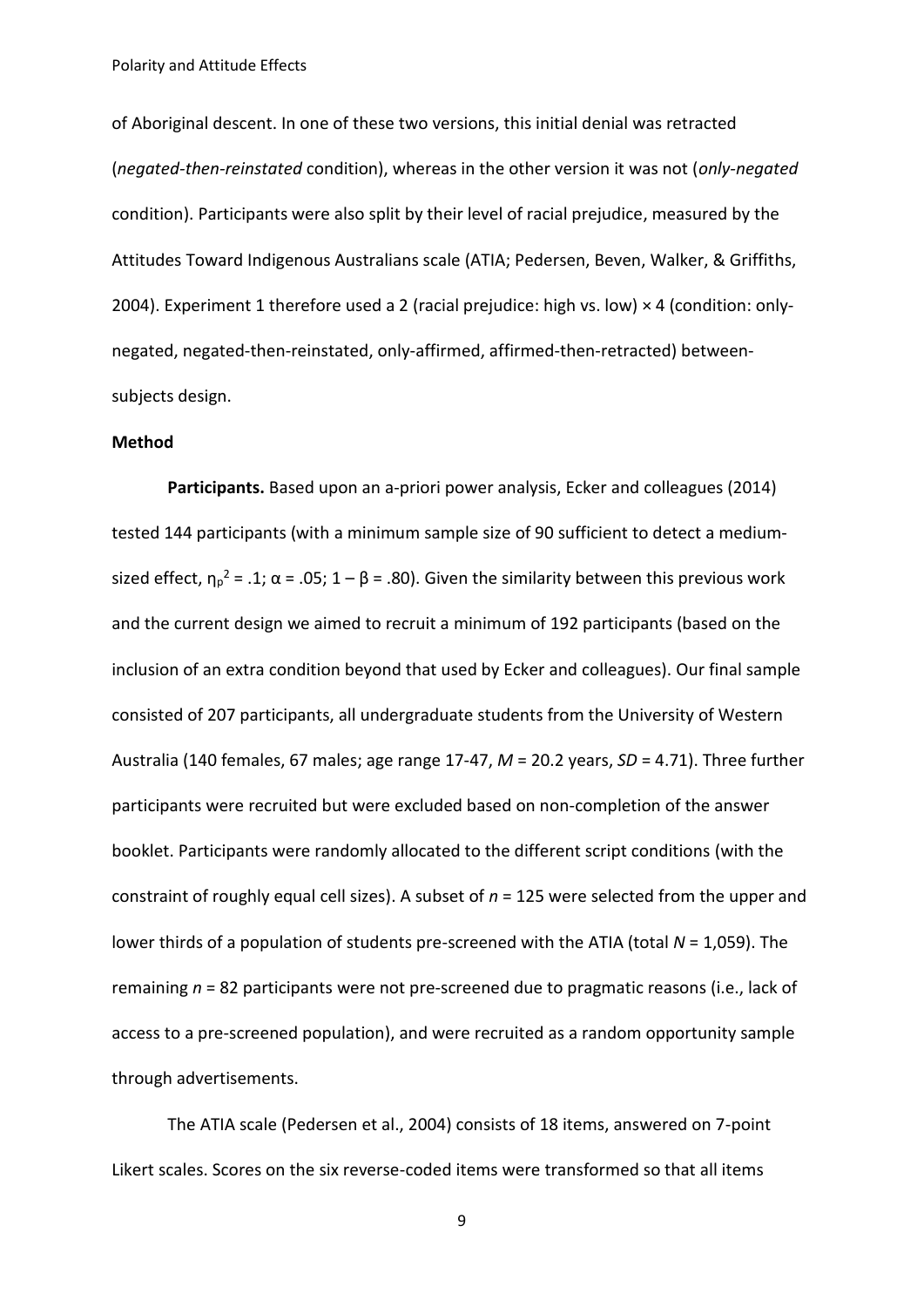shared the same polarity (with higher scores indicating higher prejudice). Participants in the opportunity sample completed the ATIA scale during the experimental session, whereas pre-screened participants completed the ATIA only at pre-screening. Scores on the ATIA scale ranged from 18 to 106 (the minimum possible score is 18 and the maximum is 126). Participants were split into high and low racial-prejudice groups with a median split on the entire sample (*Md* = 40). The mean racial-prejudice score for the low prejudice group (*n* = 104) was *M* = 26.68 (*SD* = 4.78), and for the high prejudice group (*n* = 103) it was *M* = 63.17 (*SD* = 13.06).

**Stimuli (all stimuli are available at https://osf.io/jfsqm/).** Stimuli were loosely based upon the news reports used in the study by Ecker and colleagues (2014). The fictional news reports consisted of either 12 (only-negated and only-affirmed conditions) or 13 (negated-then-reinstated and affirmed-then-retracted conditions) messages concerning a robbery at a convenience store in the town of Margaret River, Western Australia. Across conditions, news reports differed in sentence 4, where the critical information concerning the race of the suspects was introduced (in all but the only-affirmed condition). The reports also differed in sentence 11 (sentence 10 in the only-affirmed condition), where depending on condition the information concerning the race of the suspects was initially-stated, retracted, or reinstated (or not mentioned in the only-negated condition; for detail see Table 1).

Participants' understanding of the report and their level of reliance on the critical race-related information was tested using an open-ended questionnaire booklet that was administered once a distractor anagram task had been completed. The booklet contained an event-summary question, eight fact-recall questions, and eleven inference questions. In the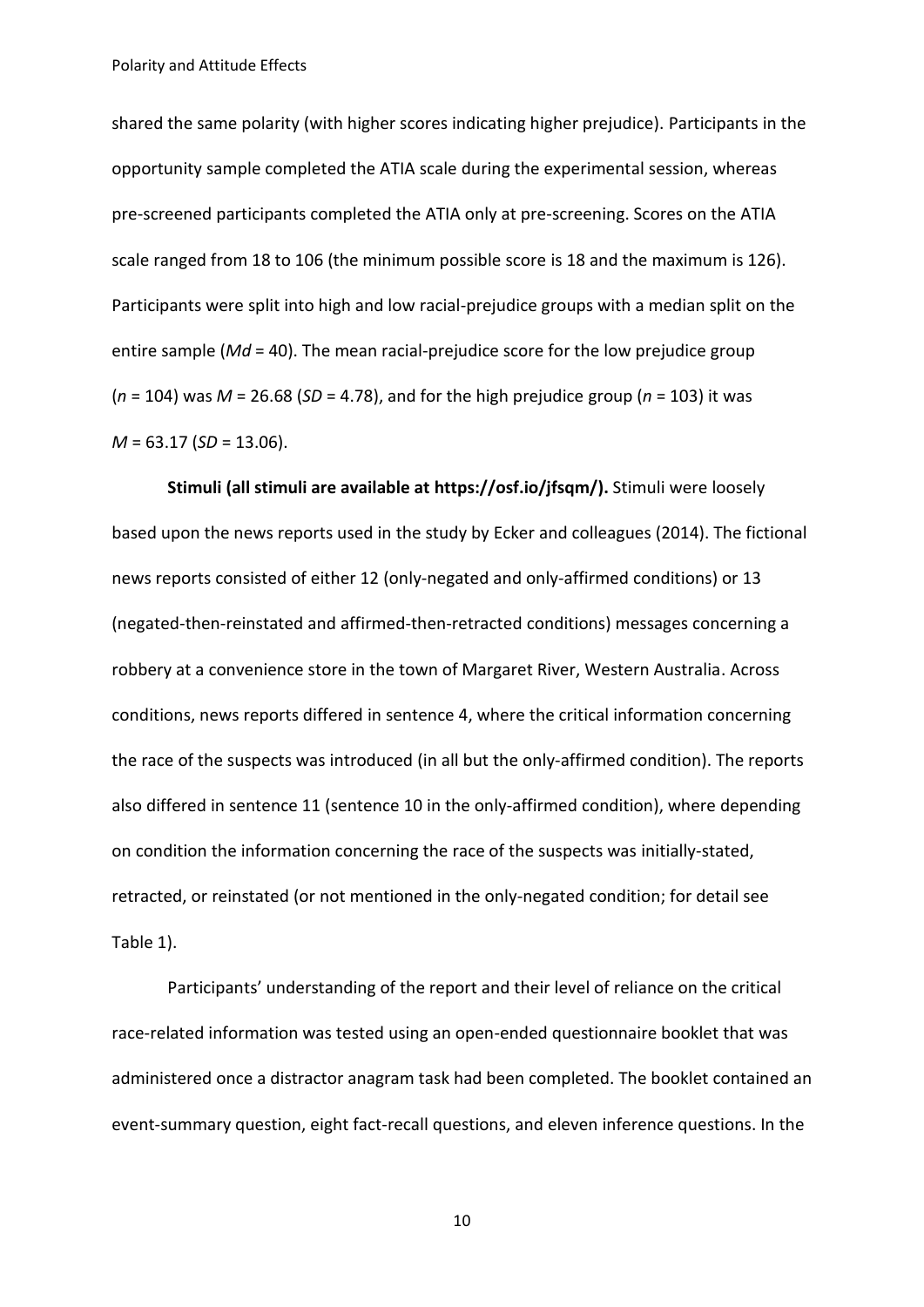convenience sample, the ATIA scale was given at the end to avoid responses to the ATIA biasing responses to the inference questions.

The event-summary question asked participants to supply a short summary of the event. The fact-recall questions targeted arbitrary event details unrelated to the critical race-related information (e.g., "In which town did the robbery take place"); these questions were included to allow for the potential exclusion of participants who had not adequately encoded the news report. The inference questions were designed to evoke references to the critical race-related information, while allowing participants to provide responses that did not relate to the race of the suspects. For example, the question "Why might the other two patrons of the store have suggested that the attackers may have been intoxicated?" could be answered by using race-related information (e.g., by referring to the stereotype that alcoholism is common in Aboriginal people), or by not referring to race-related information (e.g., by assuming that the perpetrators showed signs of intoxication such as slurred speech). The final question asking directly about the race of the suspects ("Were any Aboriginals involved in the robbery?") was answered on a scale from 0 (strongly disagree) to 7 (strongly agree).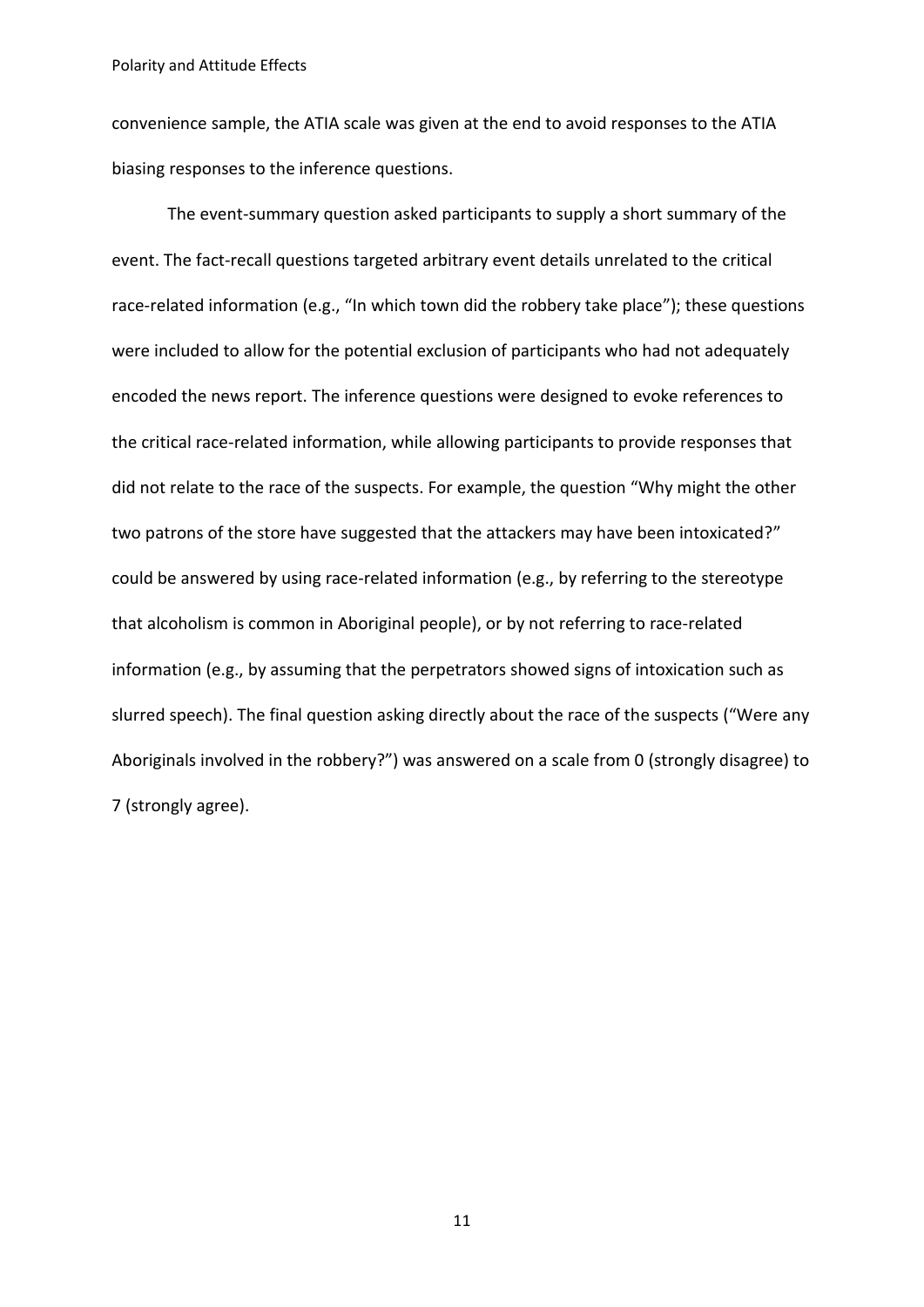|                      | Only-negated                                                                                                    | Negated-then-<br>reinstated                                                                              | Only-affirmed                                                                                      | Affirmed-then-<br>retracted                                                                                     |
|----------------------|-----------------------------------------------------------------------------------------------------------------|----------------------------------------------------------------------------------------------------------|----------------------------------------------------------------------------------------------------|-----------------------------------------------------------------------------------------------------------------|
| <b>Message</b><br>4  | "[ $\ldots$ ] the suspects<br>are local, male<br>residents and<br>none of them are<br>of Aboriginal<br>descent" | " $[]$ the suspects<br>are local, male<br>residents and<br>none of them are<br>of Aboriginal<br>descent" | <b>NO CRITICAL</b><br><b>INFORMATION</b>                                                           | "A spokesperson<br>stated  they<br>now have three<br>Aboriginal male<br>suspects in<br>custody"                 |
| <b>Message</b><br>11 | <b>NO CRITICAL</b><br><b>INFORMATION</b>                                                                        | "A spokesperson<br>stated [] they<br>now have three<br>Aboriginal male<br>suspects in<br>custody"        | "A spokesperson<br>stated [] they<br>now have three<br>Aboriginal male<br>suspects in<br>custody"* | "[ $\ldots$ ] the suspects<br>are local, male<br>residents and<br>none of them are<br>of Aboriginal<br>descent" |

*Table 1.* Illustration of presentation order for critical race-related information across all conditions.

*\* This sentence appeared in message 10*

**Procedure.** Participants were first given an ethics-approved information sheet before providing written consent (in the pre-screened sample, participants received two information sheets and consented separately to the ATIA screening and the main experiment). Participants completed the encoding and distractor tasks on a computer using Microsoft PowerPoint. They were told that they were to read a report and that their memory for that report would be subsequently tested. Once participants were ready to begin, they pressed the space bar and the report was presented one message at a time. The presentation progressed to the subsequent message at a pre-determined pace of 0.25 seconds per word. Following the presentation of the report, participants were given an unrelated anagram task that lasted for four minutes. Participants were then asked to open and complete the questionnaire booklet placed face down in-front of them. Once participants had completed the response booklet, they were debriefed. The entire experiment took approximately thirty minutes.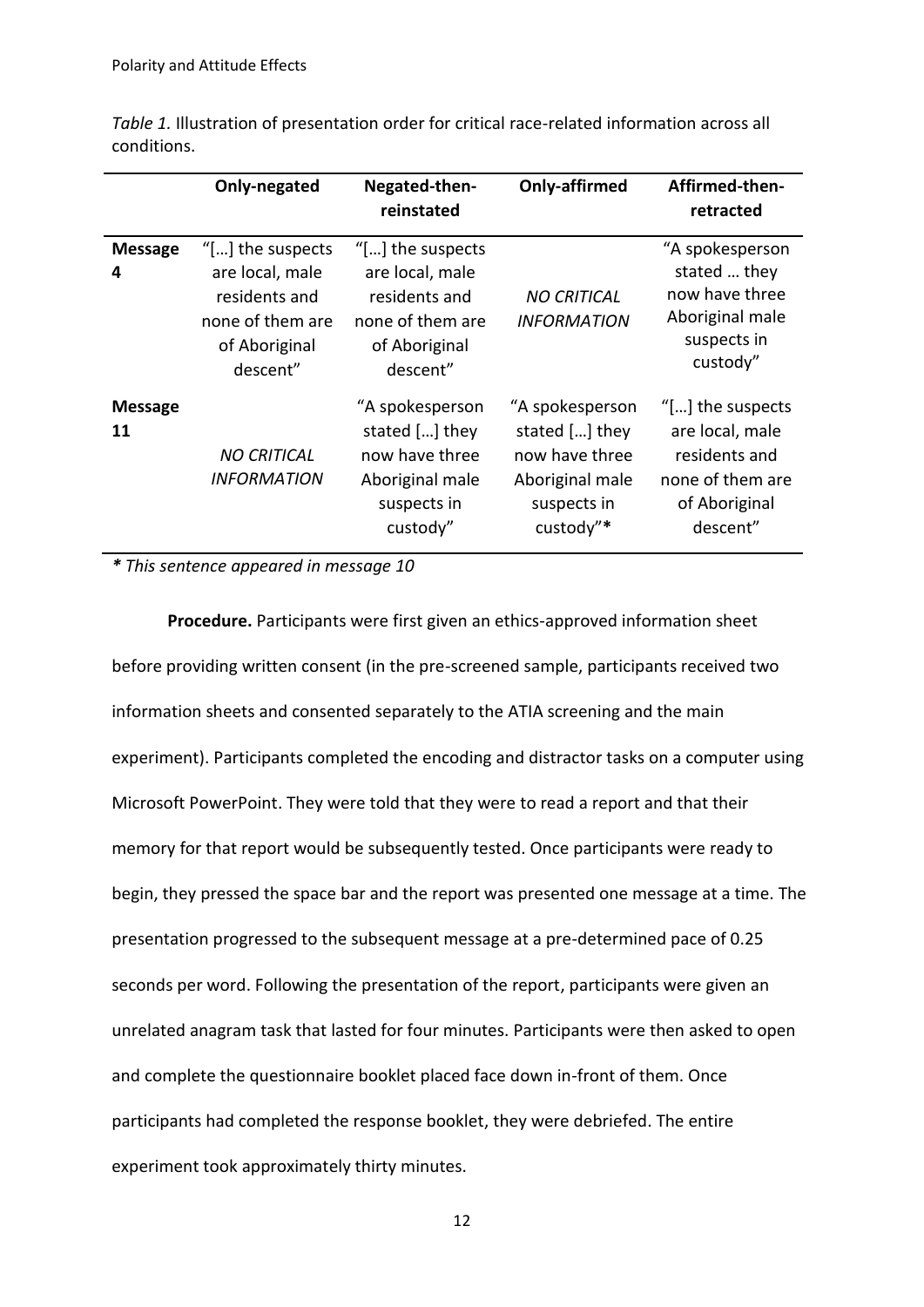## **Results (data available at https://osf.io/7ts9k/)**

All statistical analyses were conducted using both frequentist and Bayesian techniques, using the IBM SPSS software and the BayesFactor package for R (Morey, 2015), respectively. All analyses are thus reported with an associated *p*-value and Bayes Factor (BF). The BF reflects the likelihood of the observed data under the alternative hypothesis  $(BF_{10})$  relative to the likelihood of the data under the presumption of no effect (the null hypothesis). The value of the BF therefore represents the strength of the evidence for one model over another on a continuous scale. Although different categorisations exist (see Held & Ott, 2018), generally a BF of 1 represents equivocal evidence for either model, a BF between 1-3 is considered as weak evidence for the alternative, BFs between 3-10 as intermediate, BFs > 10 as strong evidence, and BFs > 100 as conclusive evidence for the alternative model over the null (Held & Ott, 2016; Kass & Raftery, 1995). Correspondingly, a BF<sub>10</sub> < 1 is considered evidence for the null hypothesis with a strength equal to its reciprocal.

**Coding procedure.** All open-ended questions were scored by a trained scorer who was blind to condition. To assess inter-rater reliability, a second trained scorer scored a subset of the questionnaires (*n* = 20; 5 per condition). Inter-rater reliability was found to be high for both fact-recall questions (*r* = .978) and inference items (*r* = .975).

Fact-recall items were scored as incorrect (0) or correct (1). A score of 0.5 was possible for answers deemed partially correct. The maximum fact-recall score was 8. Inference items were scored 0 for no implication of an Aboriginal suspect, and 1 for an uncontroverted reference to an Aboriginal suspect. An example of a response scored 1 was "[…] community might start to feel threatened by Aboriginal males or females in the future" in response to the question "How is this event likely to impact social harmony in the area?"; by contrast, "[…] the arrest didn't seem logical, and this might be seen as racial profiling and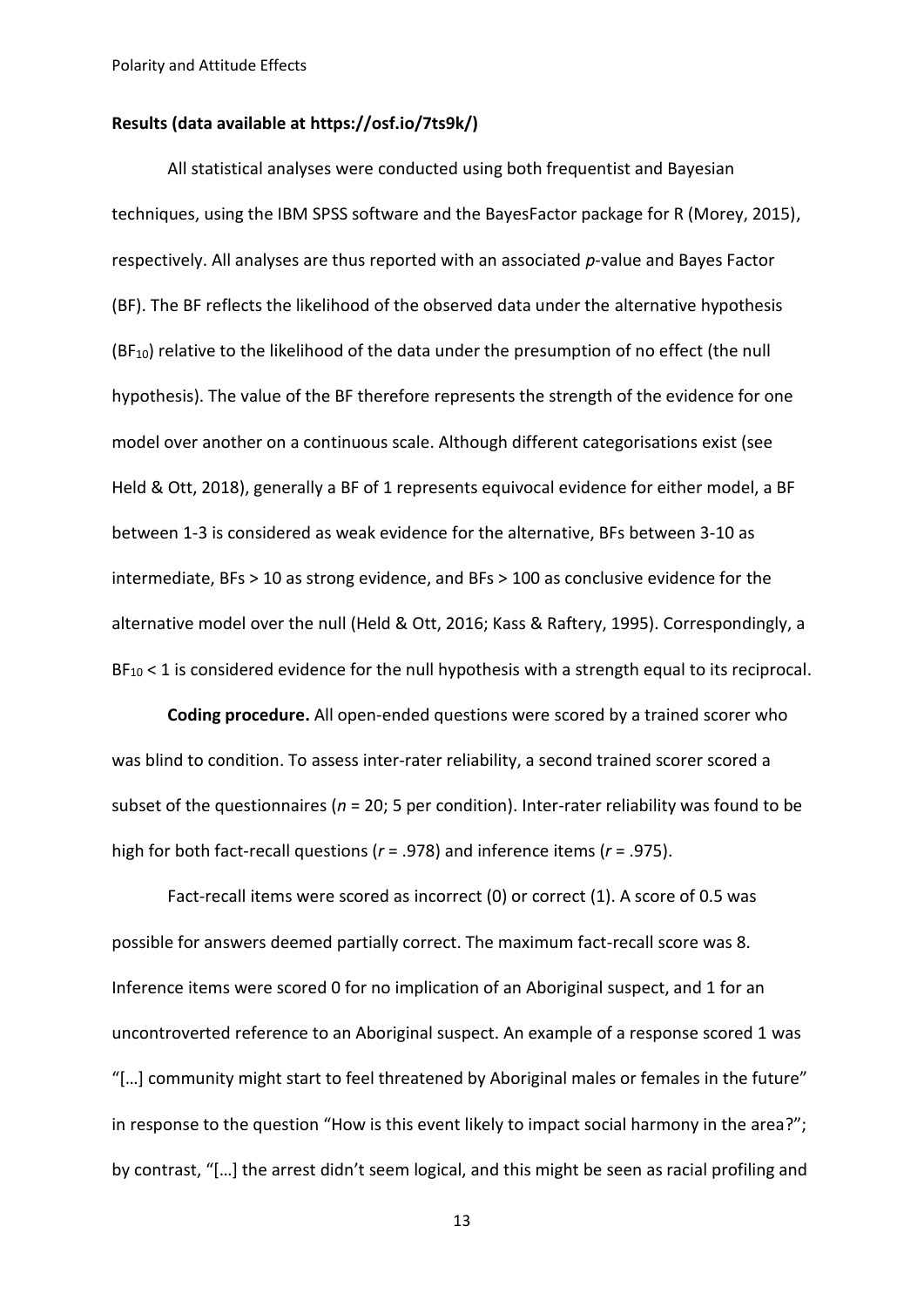cause uproar" in response to the same question was scored 0. Ambiguous references were scored 0.5; for example, the response "Because the robbers spoke in a different dialect" in response to the question "Why might the injured patron have struggled to understand what the robbers were asking him to do?" may have referred to an Aboriginal dialect but did not state so explicitly, and was therefore given a partial score. The event-summary question was treated as an inference question and was scored in the same manner. The final inference question directly asked participants about the race of the suspects. Participants were required to respond to this item on a scale (scored from 0-7). In order to be consistent with the other inference questions, scores on this item were recoded to a continuous 0-1 scale and integrated with the scores from the ten inference questions and event-summary question to provide an overall average inference score ranging from 0 to 1. This score reflected participants' tendency to rely on the critical information in their reasoning, and was our main dependent variable.

**Accuracy of recall.** The mean level of fact-recall across conditions (expressed as proportion correct) was .69 (only-negated = .69; negated-then-reinstated = .67; onlyaffirmed = .72; affirmed-then-retracted = .67). A  $4 \times 2$  analysis of variance (ANOVA) on participants' mean fact recall accuracy rates with the factors condition (negated-thenreinstated, only-negated, only-affirmed, affirmed-then-retracted) and prejudice group (low, high) found no significant effects of condition [ $F(3,199) = 0.701$ , *MSE* = 2.33,  $p = .553$ ,  $\eta^2$ <sub>p</sub> = .010], or prejudice group [ $F(1,199) = 2.39$ , *MSE* = 2.331,  $p = .123$ ,  $\eta^2{}_{p} = .012$ ], as well as no interaction between the two [ $F(3,199) = 2.13$ ,  $MSE = 2.331$ ,  $p = .098$ ,  $\eta^2$ <sub>p</sub>= .031]. These results were supported by varying levels of evidence in favour of the null hypothesis in the Bayesian analysis:  $BF_{10} = 0.06$  (condition);  $BF_{10} = 0.49$  (prejudice group);  $BF_{10} = 0.55$ (interaction). Following precedent set by Ecker and colleagues (2014), each analysis detailed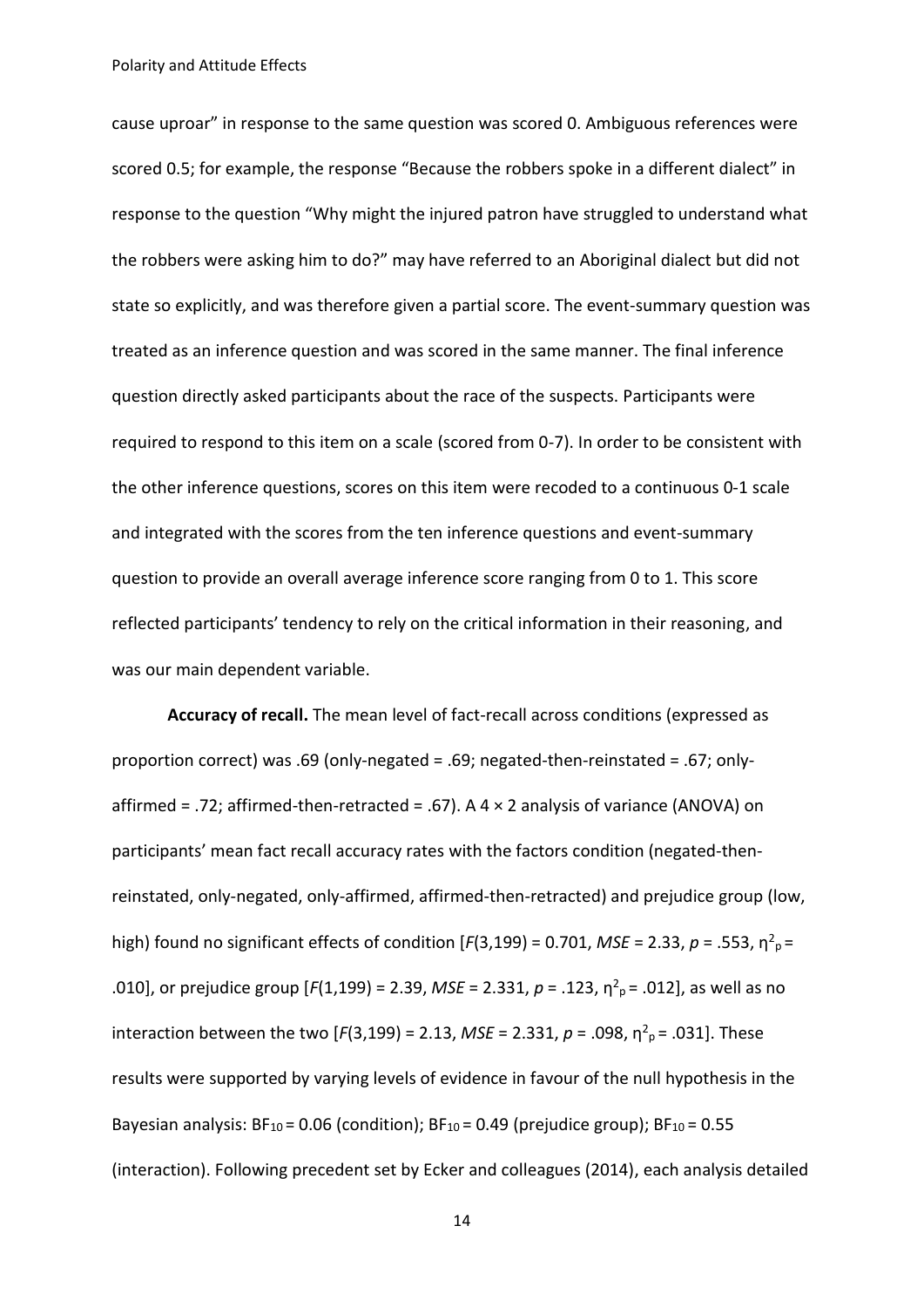**.** 

in the following sections was repeated with the exclusion of participants with fact-recall scores < 2. The exclusion of low-recall participants did not substantially alter the pattern of results for any of the three analyses conducted and is therefore not presented.

**Inferential reasoning.** A two way between-subjects ANOVA (see Figure 1) on inference scores with the factors condition and ATIA group yielded a significant main effect of condition  $[F(3,199) = 58.77$ , *MSE* = 0.008,  $p < .001$ ,  $\eta^2$ <sub>p</sub> = .470, BF<sub>10</sub> = 3.72 x 10<sup>23</sup>]. There was no significant main effect of ATIA group [ $F(1,199) = 2.58$ , *MSE* = 0.008,  $p = .110$ ,  $\eta^2 p =$ .013, BF<sup>10</sup> = 0.25], or interaction between the two factors [*F*(3,199) = 2.04, *MSE* = 0.008, *p* = .110,  $\eta^2$ <sub>p</sub> = .030, BF<sub>10</sub> = 0.15], suggesting that participants who scored high versus low on the ATIA measure made an equivalent number of references to an Aboriginal robber both across and within conditions. 1



*Figure 1.* Mean inference scores across experimental conditions and racial prejudice groups (low, high) in Experiment 1. Error bars represent standard error of the mean.

 $1$  Participants' ATIA scores were also included as a continuous predictor, rather than relying on a median split, in a supplementary analysis of covariance. In this analysis, ATIA scores likewise did not significantly predict inference scores [*F*(1,202) = 2.89, *MSE* = 0.008, p = .091,  $\eta^2$ <sub>p</sub> = .014, BF<sub>10</sub> = 0.57].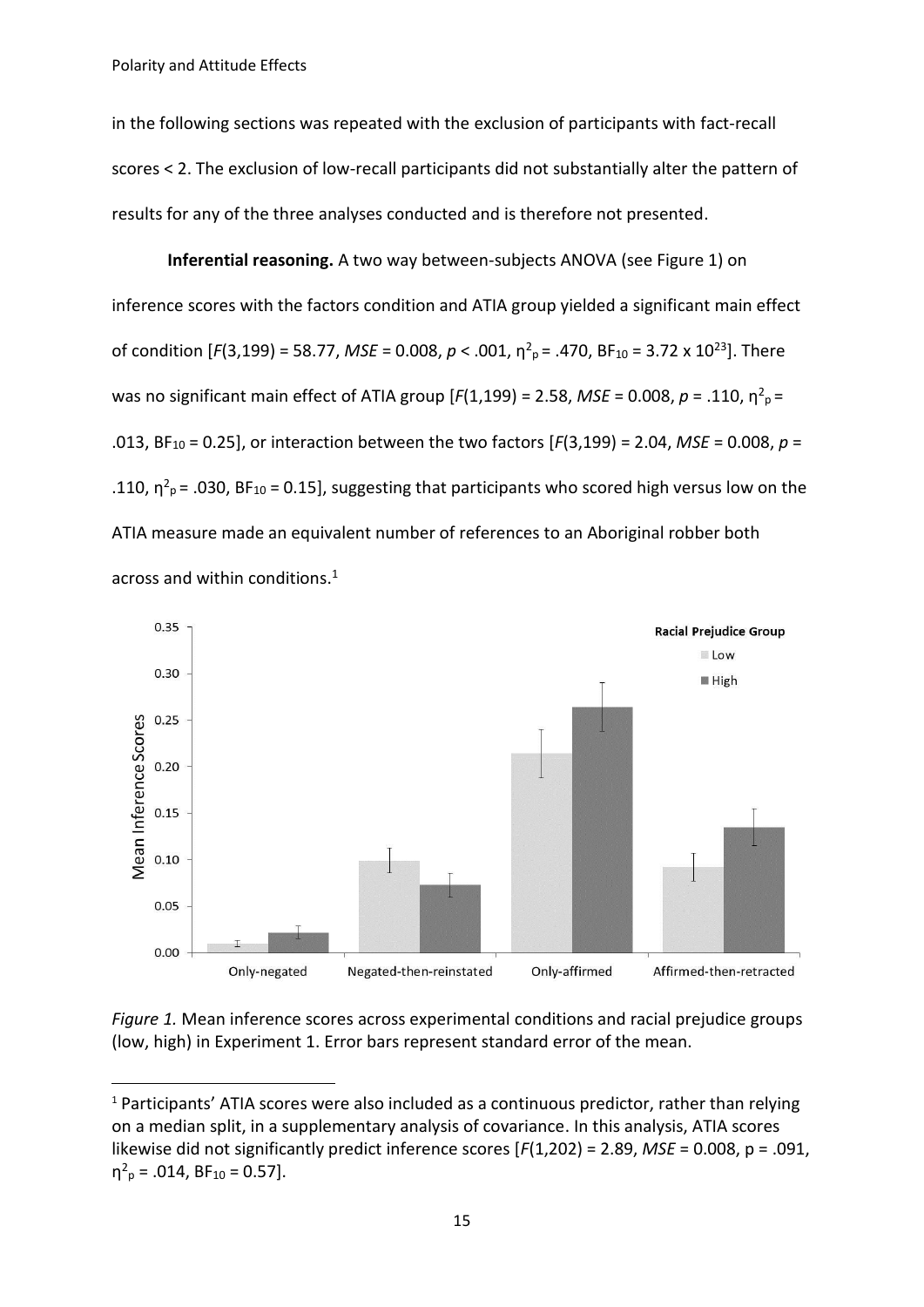Due to the non-significant main effect of prejudice group and absence of an interaction with condition, inference scores were collapsed across groups. A one-way between-subjects ANOVA on mean inference scores across conditions yielded a significant effect of condition  $[F(3,203) = 56.98$ , *MSE* = 0.008,  $p < .001$ ,  $\eta^2$ <sub>p</sub> = .457, BF<sub>10</sub> 3.73 x 10<sup>23</sup>]. Due to the need to conduct multiple follow-up pairwise contrasts, the target alpha was adjusted using the Holm-Bonferroni method (Holm, 1979). The results of the contrast analysis (see Table 2) showed that the tendency to refer to an Aboriginal robber was highest in the only-affirmed condition (*M* = 0.24, *SD* = 0.13) and lowest in the only-negated condition (*M* = 0.02, *SD* = 0.03), although scores in the only-negated condition were still significantly greater than zero,  $t(51) = 4.194$ ,  $p < .001$ ,  $BF_{10} = 209.18$ . Inference scores were significantly *higher* than the baseline only-negated condition in both the negated-then-reinstated (*M* = 0.09, *SD* = 0.07) and affirmed-then-retracted (*M* = 0.11, *SD* = 0.09) conditions. Additionally, scores in both of these conditions were significantly lower than in the only-affirmed condition, and did not differ from each other.

| <b>Contrast</b> |                                | t     | df  | p          | Cohen's d | $BF_{10}$             |
|-----------------|--------------------------------|-------|-----|------------|-----------|-----------------------|
| 1               | Negated-then-reinstated vs.    | 7.00  | 102 | $< .001*$  | >1        | 228.93                |
|                 | Only-negated                   |       |     |            |           |                       |
| 2               | Negated-then-reinstated vs.    | 7.31  | 102 | $< 0.01*$  | >1        | 6.49 x $10^{12}$      |
|                 | Only-affirmed                  |       |     |            |           |                       |
| 3               | Negated-then-reinstated vs.    | 1.79  | 101 | .077       | 0.35      | 0.50                  |
|                 | Affirmed-then-retracted        |       |     |            |           |                       |
| 4               | Only-negated vs. Only-affirmed | 11.69 | 102 | $< 0.001*$ | >1        | $1.14 \times 10^{24}$ |
| 5.              | Only-negated vs. Affirmed-     | 7.50  | 101 | $< 0.01*$  | >1        | $2.09 \times 10^{5}$  |
|                 | then-retracted                 |       |     |            |           |                       |
| 6               | Only-affirmed vs Affirmed-     | 5.49  | 101 | $< 0.01*$  | >1        | $3.80 \times 10^8$    |
|                 | then-retracted                 |       |     |            |           |                       |
|                 |                                |       |     |            |           |                       |

*Table 2.* Contrasts calculated on inference scores in Experiment 1.

*\*Significant, Holm-Bonferroni corrected*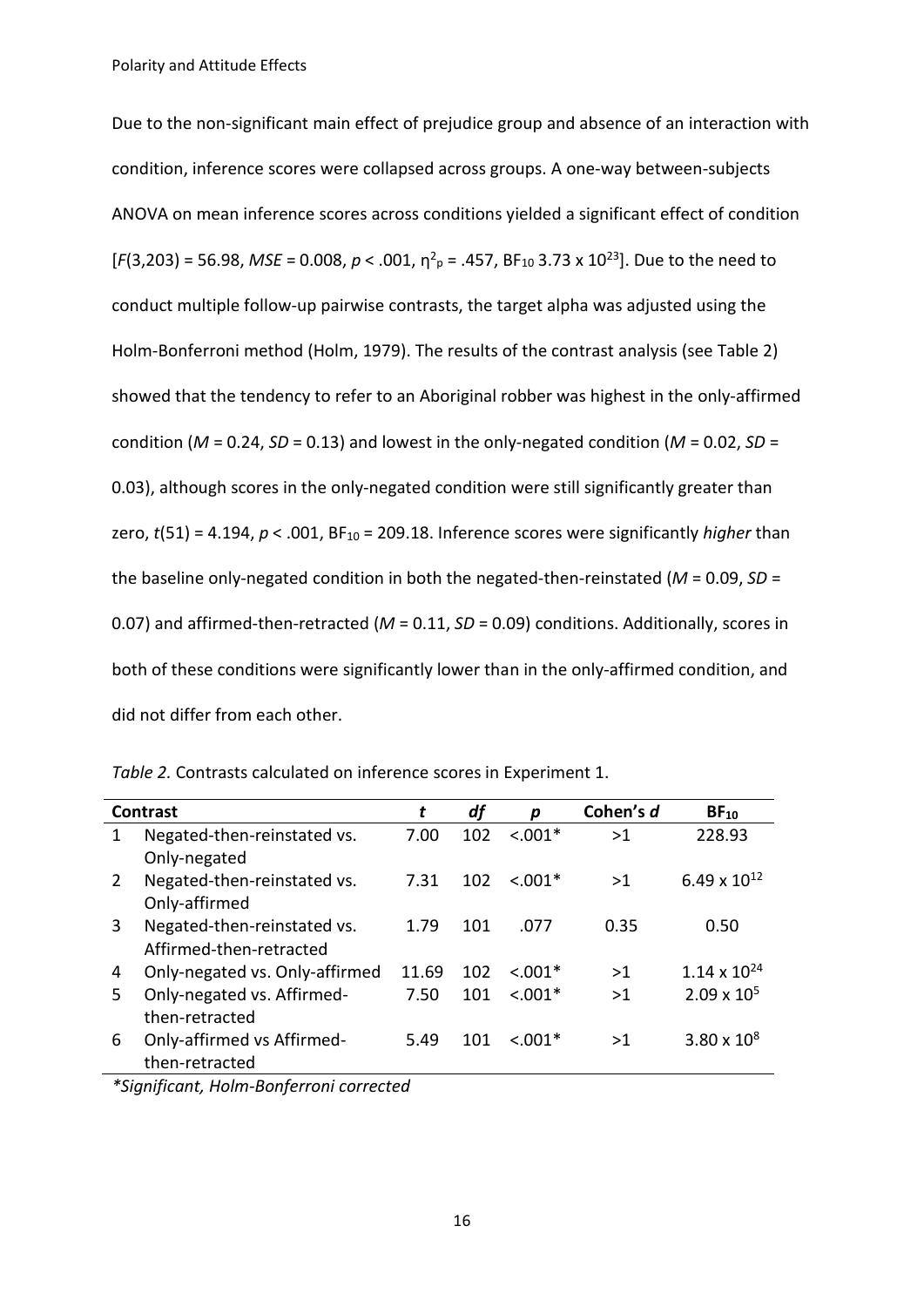## **Discussion**

Turning first to the impact of pre-existing racial attitudes on the processing of racerelated (mis-)information, unexpectedly, and in contrast to Ecker and colleagues (2014), racial prejudice was not found to be a significant predictor of references to race-related (mis-)information generally. However, the lack of an interaction between prejudice group and condition, and specifically the finding that a retraction was equally effective for both high and low prejudice groups, replicates the results of Ecker and colleagues. Although the lack of a significant effect of ATIA group was surprising at first glance, we caution against an over-interpretation of this result given (a) the weak evidence for the null revealed by the BF analysis, and (b) the notable numerical difference in the same direction as in previous work.

Turning to our main research question, we found that a reinstatement of initiallynegated information caused a significant increase in reliance relative to when that information was only negated, but it did not increase reliance on that information to the level observed when that information was presented as true throughout. On the contrary, the initial negation persisted to affect reasoning, consistent with a primacy account of the CIE. Our data therefore suggest that the CIE can occur regardless of whether the initiallyprovided information constitutes an affirmation or a negation. Consequently, these data support the notion of a 'reverse CIE' rather than that of an ironic rebound effect.

A remaining puzzle is why inference scores in the only-negated condition were significantly greater than zero. We cite two possible reasons for this effect: (a) participants relied on negated information despite knowing it was false, perhaps due to the difficulty of accurately interpreting and recalling negated information (Mckinstry, Dale, & Spivey, 2008; Reichle, Carpenter, & Just, 2000); or (b) there was enough innuendo in the story to drive reliance up regardless of the negation (Ecker et al., 2014). Unfortunately, Experiment 1 was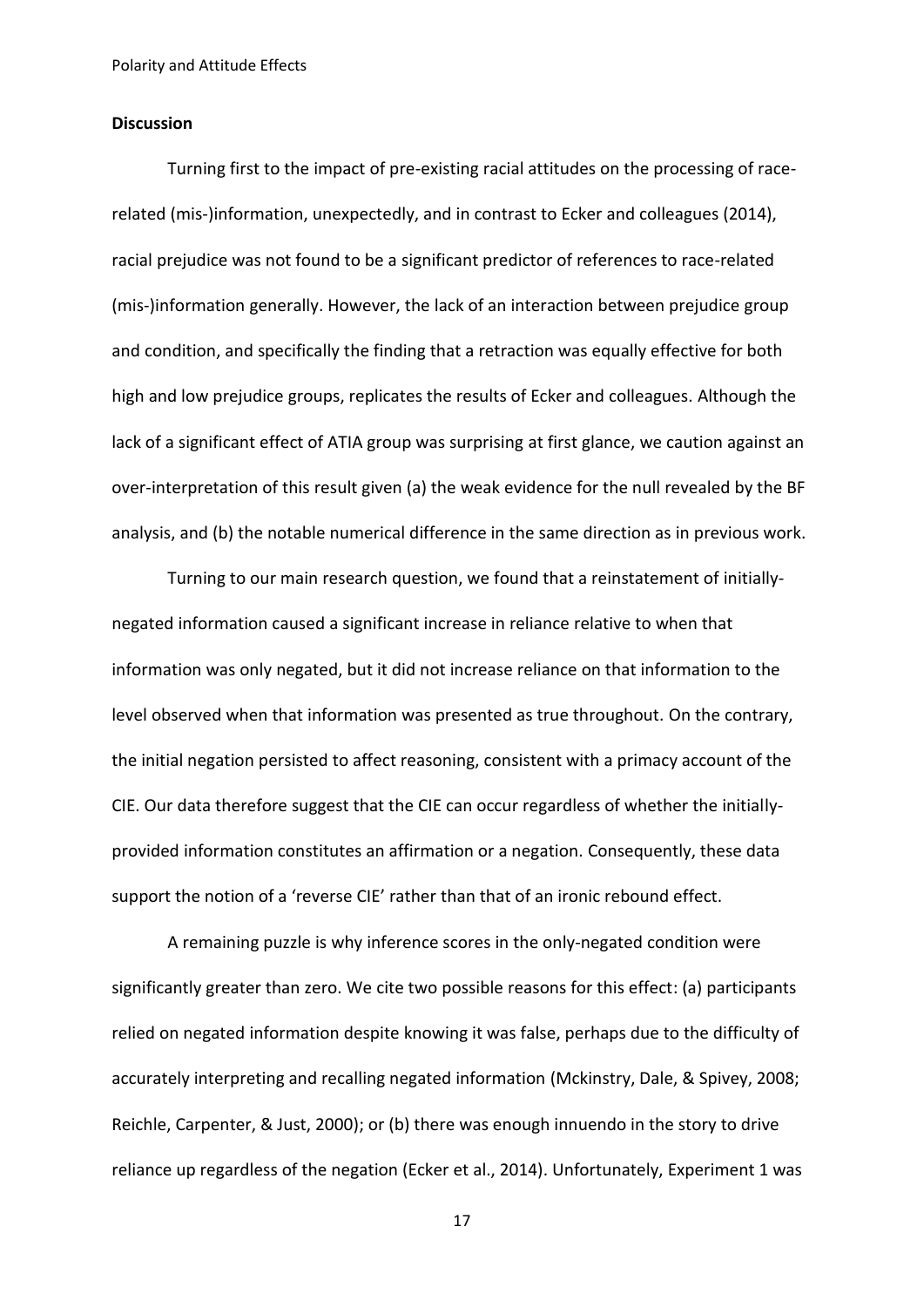unable to differentiate between these two possibilities, as it lacked a no-misinformation reference condition in which Aboriginality was never mentioned. If scores in only-negated and no-misinformation conditions were of a comparable magnitude, then it could be concluded that the elevated level of misinformation reliance was simply due to narrative innuendo. By contrast, if the scores in a no-misinformation condition were lower than in the only-negated condition, then it could be inferred that the negation itself led to an elevated reliance on the misinformation.

Experiment 2 was designed to tease apart these two possibilities, while also providing a general replication of the first study. Experiment 2 was conducted with a larger U.S. sample of participants in order to generalize our findings. To this end, materials were converted to be applicable in a U.S. context.

### **Experiment 2**

Similar to Experiment 1, participants were presented with a fictitious news report about a stabbing that took place outside of a convenience store in the U.S. state of Arkansas. Five versions of the report were created. Four versions of the report mirrored those used in Experiment 1, with the exception that the information concerning the racial characteristic of the suspect (i.e., Aboriginality) was changed to information concerning their religious affiliation (i.e., Muslim). To further disentangle the effect of a simple negation, and in contrast to Experiment 1, a further version of the report was created that did not reference the religious affiliation of the suspect at all (no-misinformation *control* condition). Participants also completed the islamophobia scale developed by Lee, Gibbons, Thompson, and Timani (2009). Participants' scores were used as a grouping factor similar to the ATIA scores in Experiment 1. In contrast to Experiment 1, which used a combination of pre-screening and a median split, participants in the current experiment were assigned to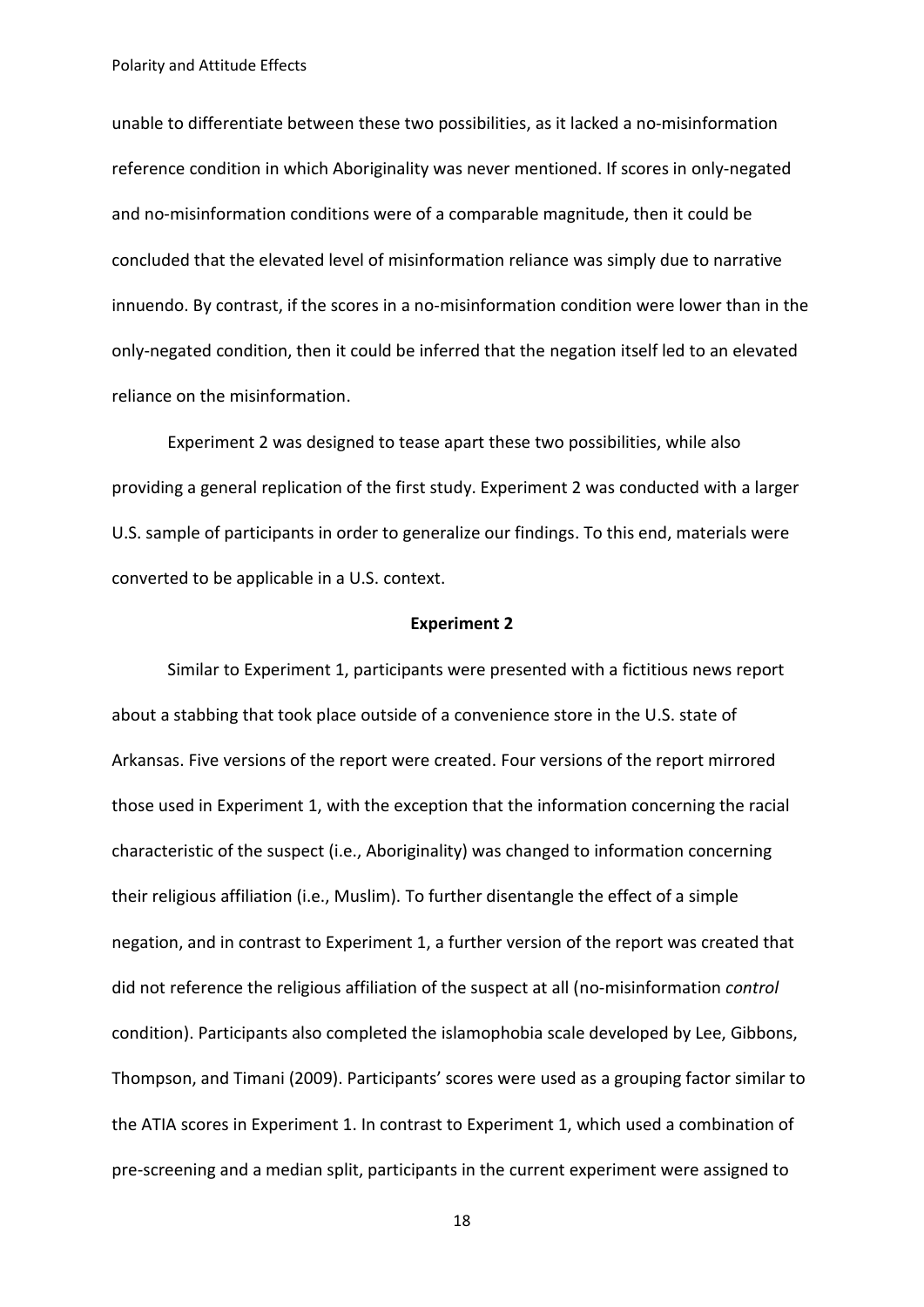groups by selecting those that scored in the upper and lower terciles on the distribution of islamophobia scores (see results section for more detail on the split). Experiment 2 therefore had a 5 (condition: only-negated, negated-then-reinstated, only-affirmed, affirmed-then-retracted, control) × 2 (islamophobia: high vs. low) between-subjects design. **Method (The method and analysis plan for this study were pre-registered and are available at [https://osf.io/75bda/\)](https://osf.io/75bda/)**

**Participants.** An a-priori power analysis using G\*Power software (Faul, Erdfelder, Lang, & Buchner, 2007), based on the interaction effect size observed in Experiment 1, indicated that to achieve adequate power  $(1 - \beta = .8)$  required a sample of approximately 560 participants. In total, 756 U.S.-based participants were recruited on MTurk. Based on apriori criteria, twenty-three participants were excluded from analysis due to: data recording errors (*n* = 3); task completion in under four minutes (*n* = 1; median completion time was 493 seconds); self-acknowledged lack of attention (i.e., a "no" response to a question whether their data should be used for analysis - see below for details; *n* = 1); poor recall of materials (i.e., providing incorrect answers to both fact-check questions - see results section for details; *n* = 4); and inconsistent responding on the islamophobia measure (see stimuli section below for details; *n* = 14). The final sample size was thus *N* = 733 (369 females, 360 males, 4 of undisclosed gender; age range 19-80, *M* = 39.79, *SD* = 12.52). Participants were paid US\$0.45 for their participation.

**Stimuli (all stimuli are available at [https://osf.io/njh2g/\)](https://osf.io/njh2g/).** A fictional news report was used that comprised 13 messages and concerned a stabbing at a convenience store in the town of Fulton, Arkansas. The news reports differed across conditions at sentence 4 – where the critical information concerning the religious affiliation of the suspect was introduced (in all but the only-affirmed and control conditions) – and sentence 11 – where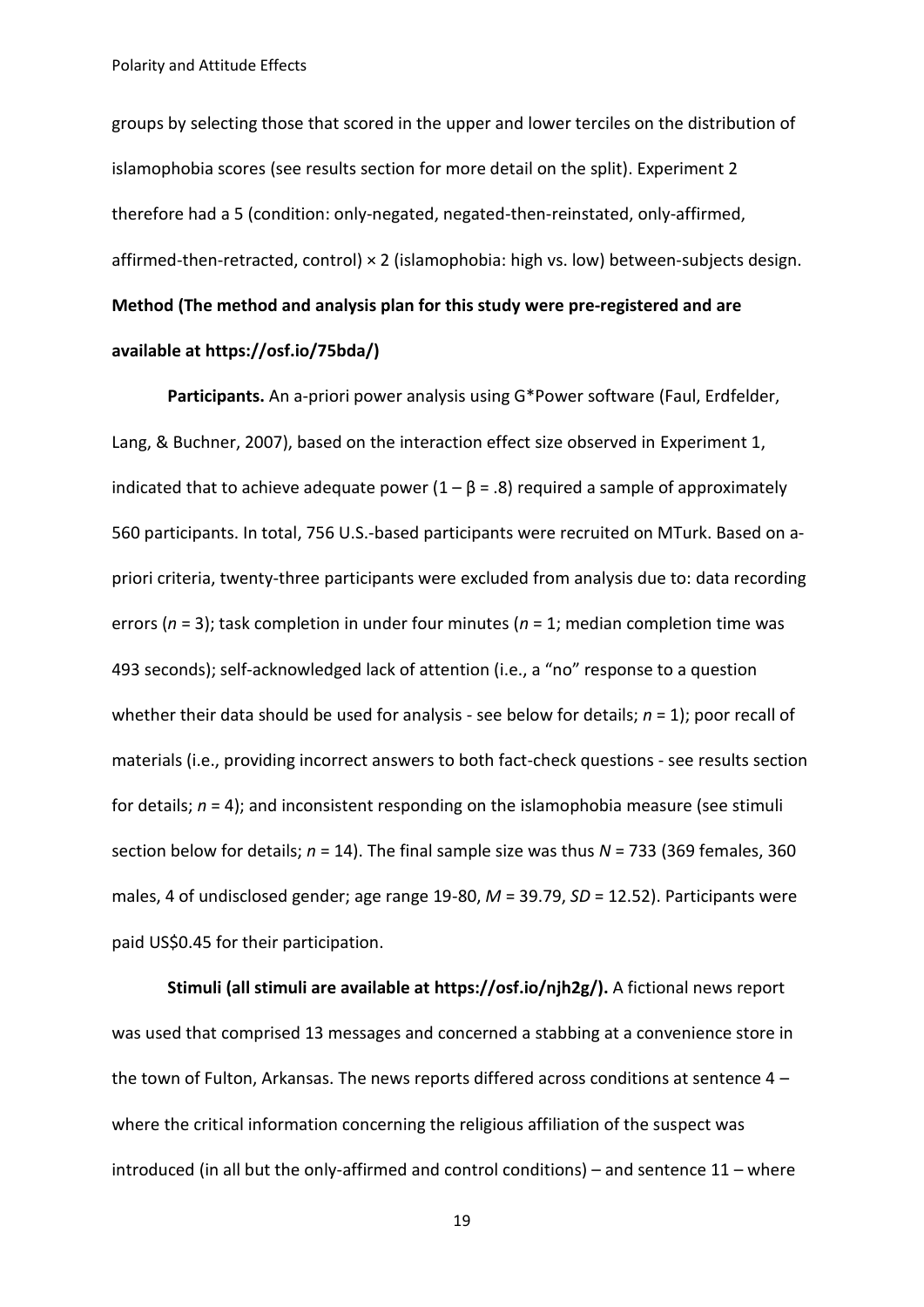the critical information was initially provided, retracted, or reinstated (in all but the onlynegated and control conditions – for detail see Table 3). Participants' understanding of the report and their level of reliance on the critical religion-related information was assessed in a subsequent test phase. This consisted of two fact-recall questions, one open-ended eventsummary item, and eight scale-based inference items (scored from 0-7) as well as the islamophobia scale. The order of questions was kept constant for all participants to avoid responses to the islamophobia scale biasing responses to inference items.

The fact-recall questions targeted arbitrary event details unrelated to the religious affiliation of the suspect (e.g., "What weapon was used in the attack?"). These questions were included to allow for the potential exclusion of participants who had not adequately encoded the news report. The event-summary item allowed participants to provide a response that did or did not mention the religious affiliation of the suspect (e.g., "A Muslim man stabbed someone at a convenience store" vs. "A man stabbed members of the public at a convenience store"). The eight scale-based inference items specifically probed participants' reliance on the critical religious-affiliation information. For example, the item "Police should conduct investigations in the local mosque" should have received a high level of endorsement from participants who believed that the suspect was a Muslim, and a low level of endorsement if they did not. The final inference item targeted the critical information directly ("Was the attacker a Muslim?").

The islamophobia scale (Lee et al., 2009) consists of 16 items scored on five-point Likert scales, and measures attitudes towards Muslims and Islam in general. One item ("I dread the thought of having a professor that is a Muslim") was removed from the measure due to it lacking relevance for the majority of the sample. As the remaining 15 items shared the same polarity, two reverse-coded items were added ("I feel comfortable in areas with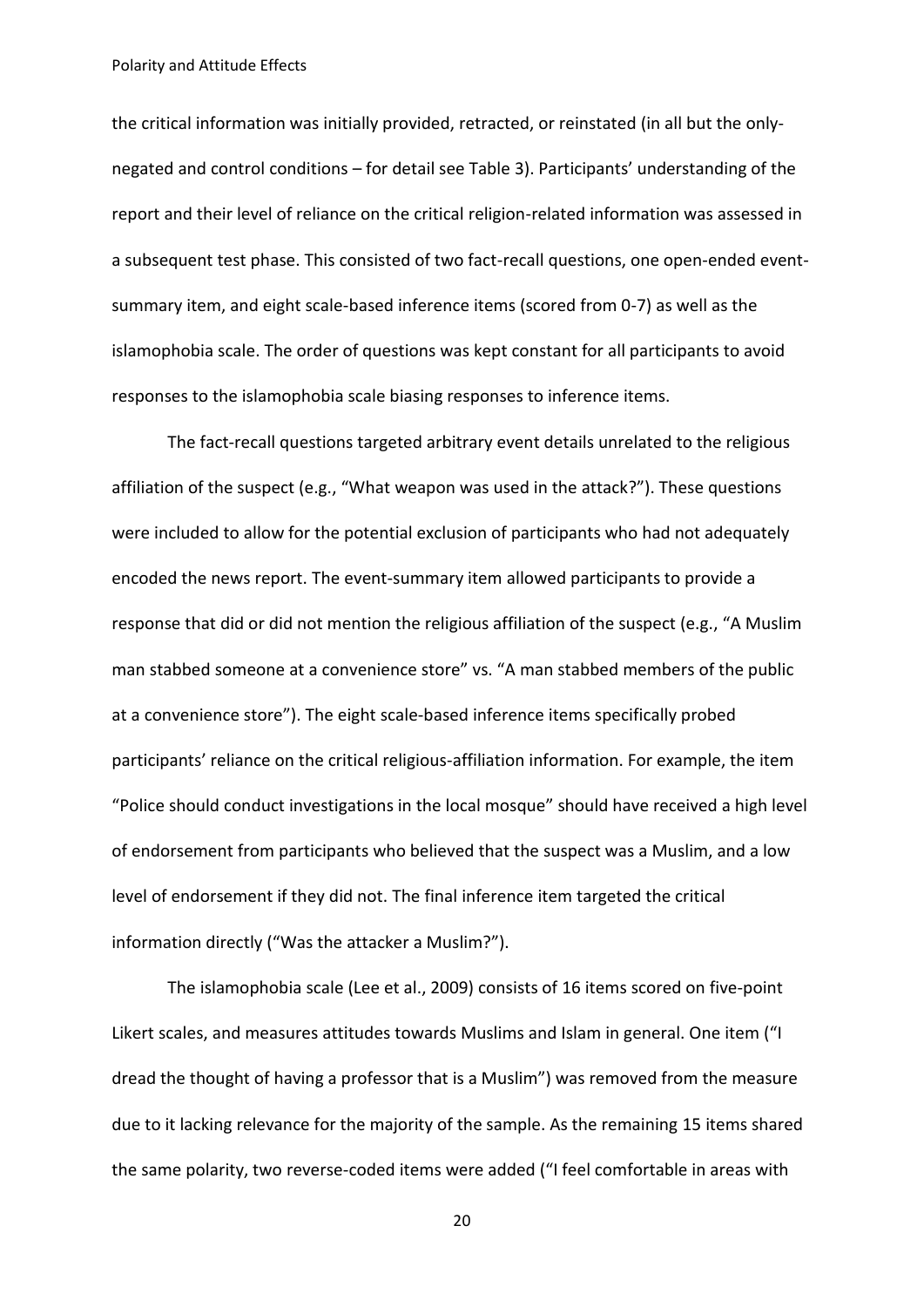large Muslim populations" and "Islam is a peaceful religion"). As these two items were not a part of the validated scale created by Lee and colleagues, responses did not contribute towards participants' final islamophobia scores. However, scores on these two items were used to identify participants who responded inconsistently (i.e., uniformly to all items before reverse scoring) and thus were likely not paying attention to the content of the items. To identify inconsistent responders, we calculated the difference between the average score on the original items and the average score on the two reverse-coded items (after reverse-scoring). Participants were excluded from further analysis if their difference score was more than 2.2 interquartile ranges above the third quartile.

|                      | Only-negated                                           | Negated-then-                                                                                          | Only-affirmed                                                                                          | Affirmed-then-                                                                                  |
|----------------------|--------------------------------------------------------|--------------------------------------------------------------------------------------------------------|--------------------------------------------------------------------------------------------------------|-------------------------------------------------------------------------------------------------|
|                      |                                                        | reinstated                                                                                             |                                                                                                        | retracted                                                                                       |
| <b>Message</b>       | "[] the suspect                                        | "[] the suspect                                                                                        |                                                                                                        | "A police bulletin                                                                              |
| 4                    | is not a Muslim                                        | is not a Muslim                                                                                        |                                                                                                        | issued at 8pm                                                                                   |
|                      | and the attack<br>was not<br>religiously<br>motivated" | and the attack<br>was not<br>religiously<br>motivated"                                                 | <b>NO CRITICAL</b><br><b>INFORMATION</b>                                                               | stated that they<br>now have a<br>Muslim man in<br>custody"                                     |
| <b>Message</b><br>11 | <b>NO CRITICAL</b><br><b>INFORMATION</b>               | "A police bulletin<br>issued at<br>10:20pm stated<br>that they now<br>have a Muslim<br>man in custody" | "A police bulletin<br>issued at<br>10:20pm stated<br>that they now<br>have a Muslim<br>man in custody" | "[ $\ldots$ ] suspect is<br>not a Muslim and<br>the attack was<br>not religiously<br>motivated" |

*Table 3.* Illustration of presentation order for critical race-related information across all conditions.

*NB: For pragmatic reasons sentences 4 and 11 from the control condition are not included as no reference was made to the religion of the attacker in either case.*

**Procedure.** Participants completed the task using the Qualtrics online survey

platform (Qualtrics, Provo, UT). Participants were first presented with an ethics-approved

information sheet, which specified that participation in the online experiment would be

taken as implied consent. The news report was presented one message at a time; each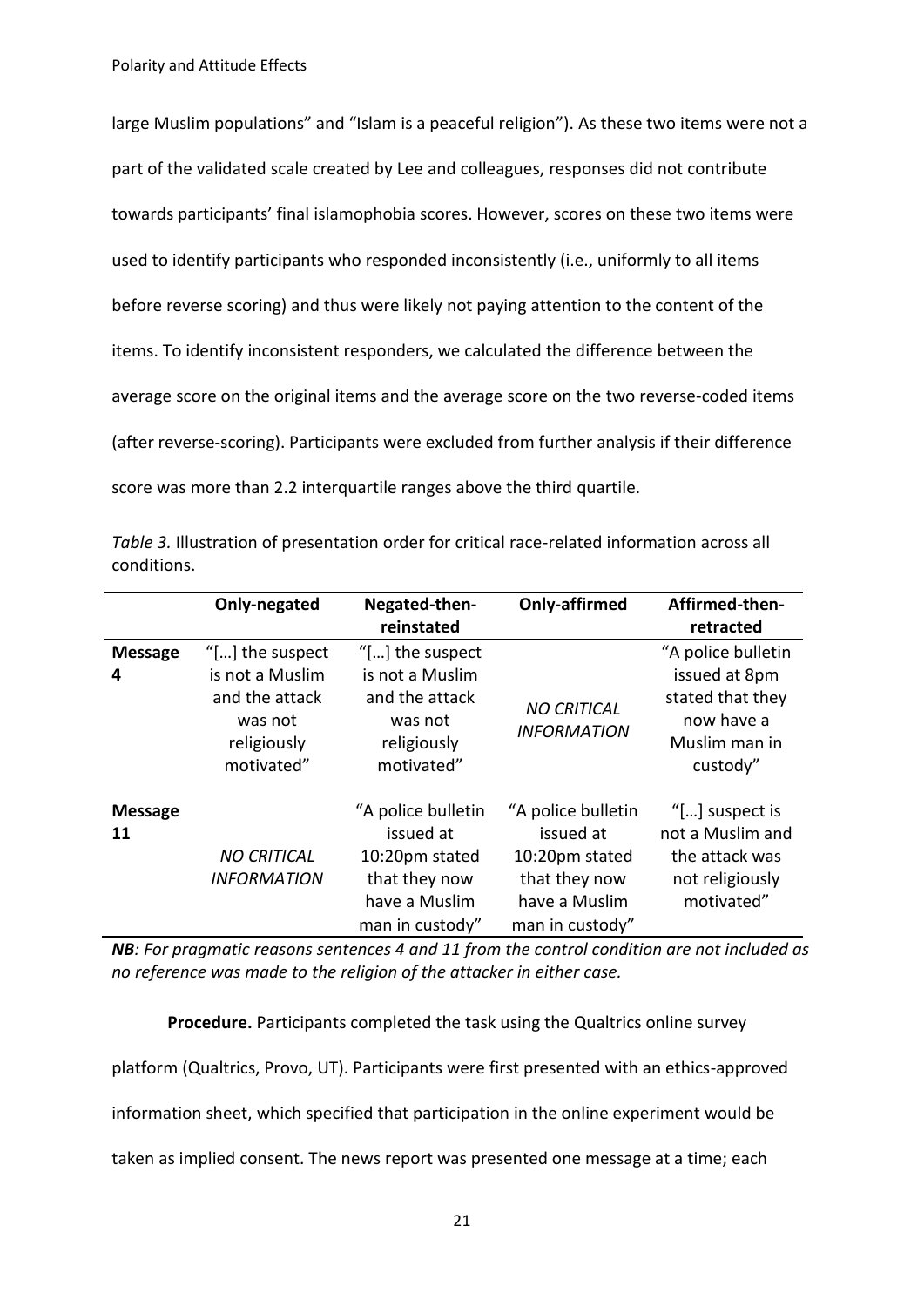message remained on-screen for a pre-determined period (0.25 seconds per word), during which the participant was not able to continue. Participants then completed an unrelated anagram task for 1 min. The test items were then presented one at a time in the same order regardless of condition (i.e., fact-recall, event-summary, scale-based inference, and islamophobia items). At the end, participants were asked to indicate whether or not their data should be included in our analysis ("In your honest opinion, should we use your data in our analysis? This is not related to how well you think you performed, but whether you put in a reasonable effort."). This question could be answered with "Yes, I put in a reasonable effort"; "Maybe, I was a little distracted"; or "No, I really wasn't paying any attention". Participants then received a debriefing sheet and their validation code for MTurk. The experiment took approximately 8 minutes.

## **Results (data available at https://osf.io/teyu4/)**

Results are presented in accordance with our pre-registered analysis plan, with minor exceptions that are marked in the text.

**Coding procedure.** As in Experiment 1, fact-recall questions were scored 0 for an incorrect response, and 1 for a correct response. Partial scores were not possible due to the multiple-choice format of the questions. The maximum fact-recall score was therefore 2. Upon inspection of the data, it became apparent that of those participants who had gotten only one fact-recall question wrong (*n* = 130), the overwhelming majority (*n* = 121) provided an incorrect answer to the first question ("How did the attacker flee the scene?") but not the second. Inspection of these incorrect responses found that all but 9 participants had provided the same incorrect answer ("On foot") instead of the correct answer ("In a van"). Because it is logically conceivable – and indeed likely in reality – that the attacker ran to his van to escape, both "On foot" and "In a van" were scored as correct answers to the first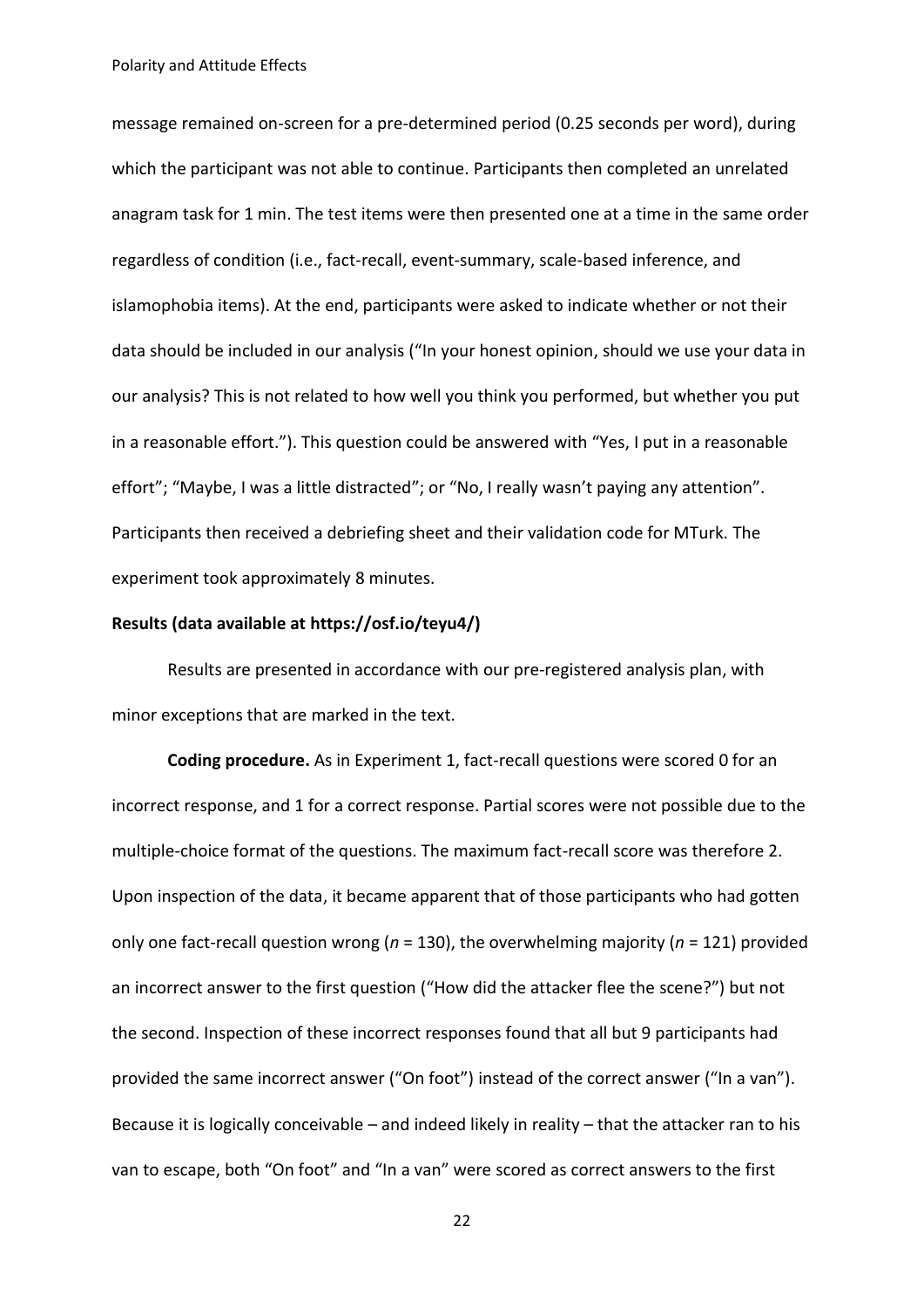1

question, whereas the remaining two answers were scored as incorrect (as indicated earlier, participants who scored 0 on both questions were removed from subsequent analysis).

The open-ended inference question ("Please provide a one-sentence summary of the events") was scored either 0 or 1 by a trained scorer who was blind to condition. Any uncontroverted mention of a Muslim being the chief suspect (e.g., "A Muslim man stabbed members of the public at a convenience store") received a score of 1. In contrast, any controverted statement (e.g., "Police arrest a Muslim man however find he was not responsible"), or any statement that did not reference the religious affiliation of the suspect received a score of 0. As in Experiment 1, ambiguous responses were scored 0.5 (e.g., "At first police [said] that it was a Muslim person but the surveillance could not make the person out […]"). Scale-based inference items were scored on a scale from 0 (strongly disagree/very unlikely) to 7 (strongly agree/very likely), with higher numbers indicating greater belief in a Muslim suspect<sup>2</sup>. Scores on these items were recoded to lie between 0 and 1 to be comparable to the open-ended item. Scores on the scale-based and open-ended items were then averaged to provide a single composite inference score ranging from 0 to 1; this was the main dependent variable of interest.

**Inferential reasoning.** Due to the lack of a significant effect of prejudice group in Experiment 1, the data were first analysed without regard to islamophobia group (i.e., collapsed across groups). A one-way between-subjects ANOVA on mean inference scores across conditions yielded a significant effect of condition [*F*(4, 728) = 44.99, *MSE* = 0.042, *p* < .001,  $\eta^2$ <sub>p</sub> = .198, BF<sub>10</sub> = 3.57 x 10<sup>30</sup>]. To explore the effect of condition, several planned contrasts were conducted. The results of these contrasts are reported in Table 4. First, to

<sup>&</sup>lt;sup>2</sup> One item was erroneously scored on a scale from 0-8. This was accounted for in the analysis.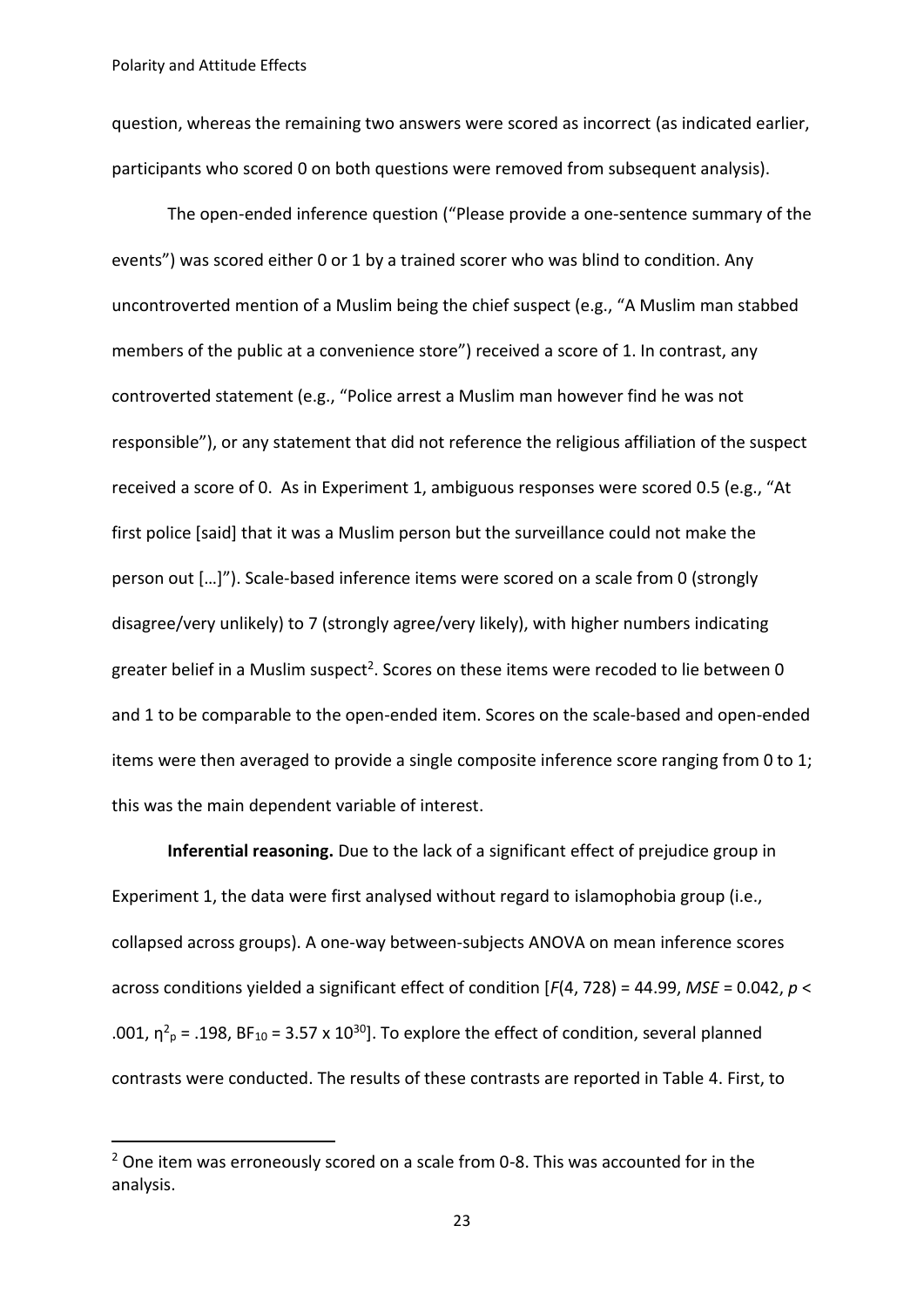examine whether a negation drives an increase in the use of negated information above the level when that information is not mentioned, we assessed the difference between the control (*M* = 0.23, *SD* = 0.18) and only-negated (*M* = 0.18, *SD* = 0.17) conditions. Participants mentioned the critical information significantly less following a negation than if that information was never mentioned, although the corresponding Bayesian analysis indicated only very weak evidence for a difference between the two, meaning that this interpretation must be made with some caution. However, scores in the only-negated condition were nonetheless significantly above zero,  $t(148) = 12.91$ ,  $p < .001$ , BF<sub>10</sub> = 1.29 x 10<sup>22</sup>.

Second, to examine the presence of the standard CIE, we compared scores in the affirmed-then-retracted (*M* = 0.28, *SD* = 0.23) and control conditions. The results showed that participants made significantly more references to the critical information following its retraction than if it was never mentioned, in line with the clear majority of CIE research, although this difference was not given much support by the Bayesian analysis (BF $_{10}$  < 2).

Finally, to explore how a reinstatement of initially-negated information influenced the subsequent use of that information, three further contrasts were computed. First, we compared inference scores between the negated-then-reinstated (*M* = 0.38, *SD* = 0.23) and only-affirmed (*M* = 0.46, *SD* = 0.22) conditions. It was found that participants made significantly fewer references to the critical information if it had been previously negated than when it appeared as true throughout. This difference represents a CIE of reversed polarity and replicates Experiment 1. Second, we compared inference scores between the negated-then-reinstated and only-negated conditions, revealing that participants made significantly more references to the critical information if it had been reinstated after an initial negation than when it was only negated. This reflects the effectiveness of a reversedpolarity (i.e., affirmative) correction. Finally, we compared inference scores between the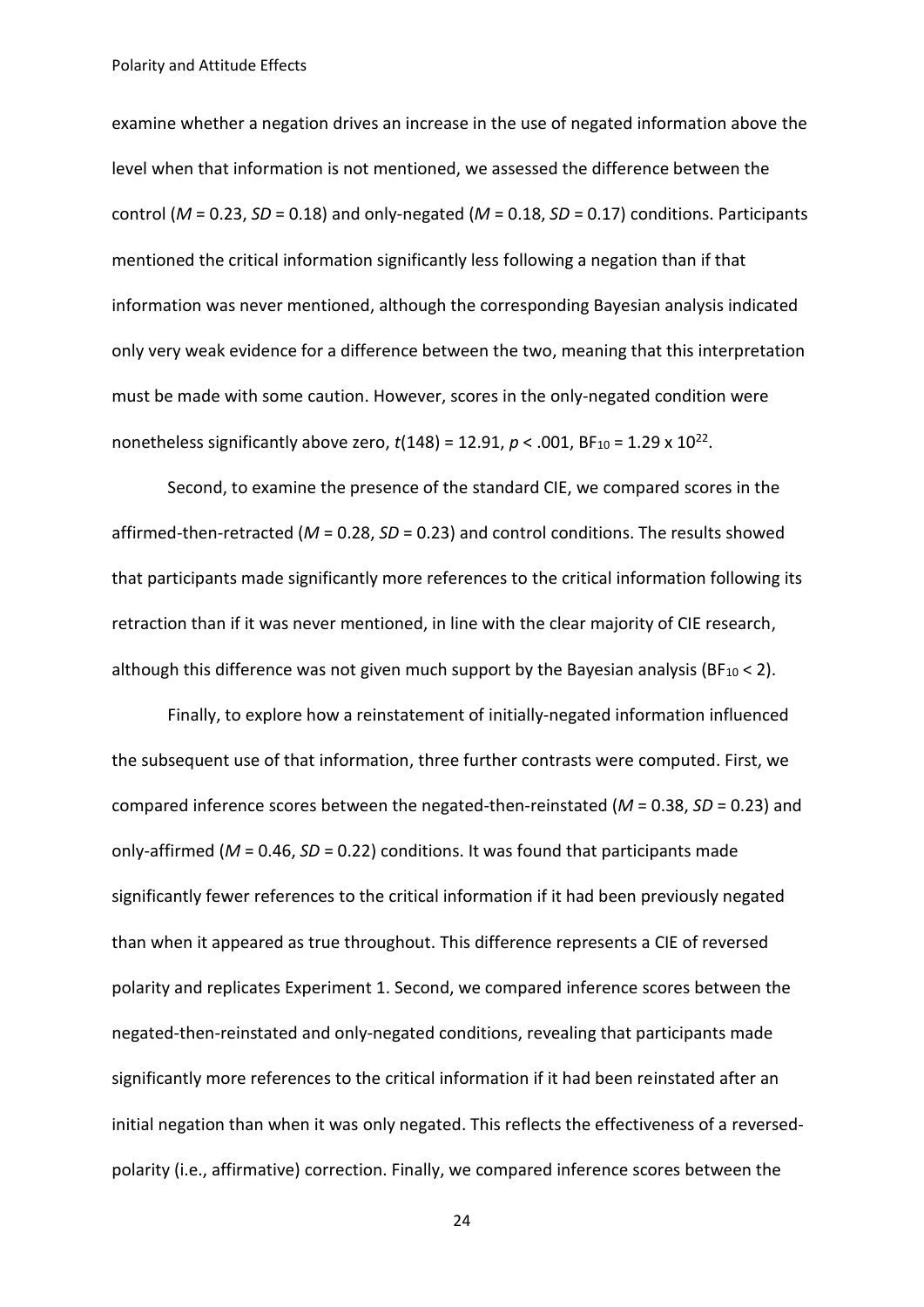negated-then-reinstated and affirmed-then-retracted conditions. In contrast to Experiment 1, reinstatement of initially-negated information resulted in a significantly higher number of references to the critical information than when this information was first presented as true but then subsequently retracted<sup>3</sup>.

*Table 4.* Contrasts calculated on RTM scores in Experiment 2.

| Contrast      |                             | t    | df  | p         | Cohen's d | $BF_{10}$             |
|---------------|-----------------------------|------|-----|-----------|-----------|-----------------------|
|               | Control vs. Only-negated    | 2.59 | 292 | $.001*$   | .30       | 1.08                  |
| $\mathcal{P}$ | Affirmed-then-retracted vs. | 2.24 | 288 | $.026*$   | .26       | 1.67                  |
|               | Control                     |      |     |           |           |                       |
| 3             | Negated-then-reinstated vs. | 2.97 | 296 | $.003*$   | .34       | 13.45                 |
|               | Only-affirmed               |      |     |           |           |                       |
| 4             | Negated-then-reinstated vs. | 8.65 | 290 | $< 0.01*$ | >1        | $4.70 \times 10^{13}$ |
|               | Only-negated                |      |     |           |           |                       |
| 5             | Negated-then-reinstated vs. | 3.61 | 286 | $< 0.01*$ | .43       | 367.20                |
|               | Affirmed-then-retracted     |      |     |           |           |                       |

*\*Significant, Holm-Bonferroni corrected*



*Figure 2.* Mean inference scores across experimental conditions and islamophobia groups (low, high) in Experiment 2. Error bars represent standard error of the mean.

**<sup>.</sup>** <sup>3</sup> In light of the significant CIE and reverse-CIE observed in both experiments, a further analysis (not preregistered) was conducted in order to examine whether a reinstatement resulted in a greater degree of updating than a retraction. This analysis revealed that the correction message was equally effective regardless of whether it was correcting an initial negation (i.e., a reinstatement) or an initial affirmation (i.e. a retraction, for more detail see supplementary material).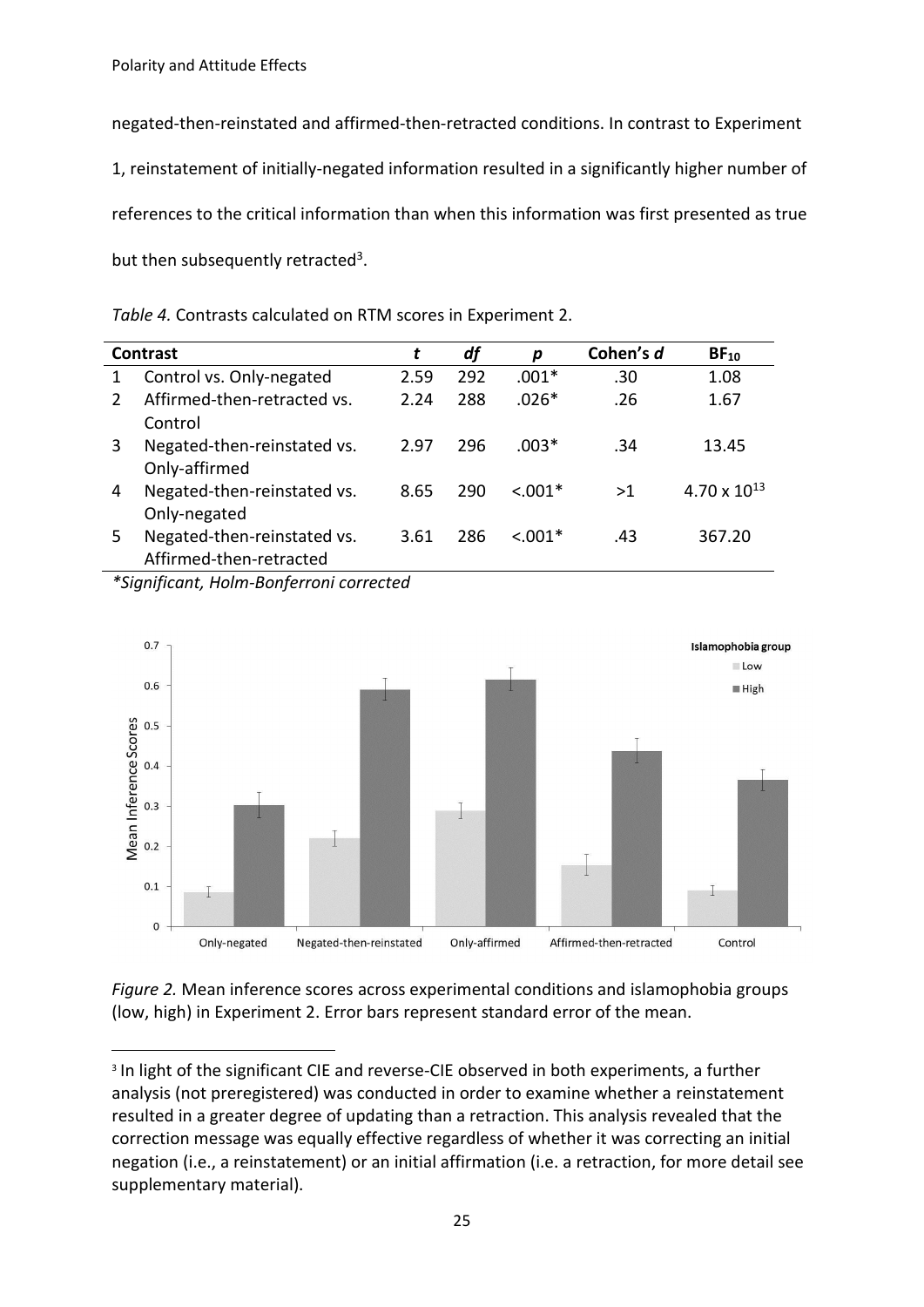1

**Analyses split by islamophobia group.** Additional analyses were conducted taking into account participants' islamophobia scores (see Figure 2). Scores on the islamophobia measure ranged from 15 to 75 (representing the minimum and maximum possible scores on the measures). Participants were split into high and low islamophobia groups by taking the top and bottom terciles of the sample4. The mean islamophobia score for the low group (n  $= 257$ ) was M = 15.72 (SD = 1.25), and for the high group (n = 244) it was M = 56.68 (SD = 10.44). A two way between-subjects ANOVA on inference scores with the factors condition and islamophobia group yielded a significant main effect of condition [F(4,491) = 43.15, MSE  $= 0.029$ , p < .001,  $\eta$ 2p = .260, BF10 = 3.52 x 1015] and islamophobia group [F(1,491) = 375.36, MSE = 0.029,  $p < .001$ ,  $p = .433$ , BF10 = 5.43 x 1047], with those high in prejudice making significantly more references to the religious affiliation of the attacker across all conditions. There was also a significant interaction between the two factors [F(4,491) = 2.85, MSE =  $0.029$  p =  $.023$ ,  $n2p = .023$ , BF10 = 3.83].

We explored the interaction with a set of analyses designed to look at the effect of islamophobia group membership on memory-updating following a correction (see Table 5). Analyses were split between updating following a retraction of prior information (analysis 1: only-affirmed – affirmed-then-retracted) and updating following a reinstatement of previously negated information (analysis 2: only-negated – negated-then-reinstated). The results across these analyses confirmed that for both groups, memory was updated following corrective information regardless of whether that information functioned as a retraction or a reinstatement. Additionally, it was found that participants high in islamophobia made more references to a Muslim suspect than did those in the low group

<sup>&</sup>lt;sup>4</sup> In the event that the score identifying a tercile boundary was shared by participants both above and below that boundary, all participants with that score were included in either the low or high islamophobia group.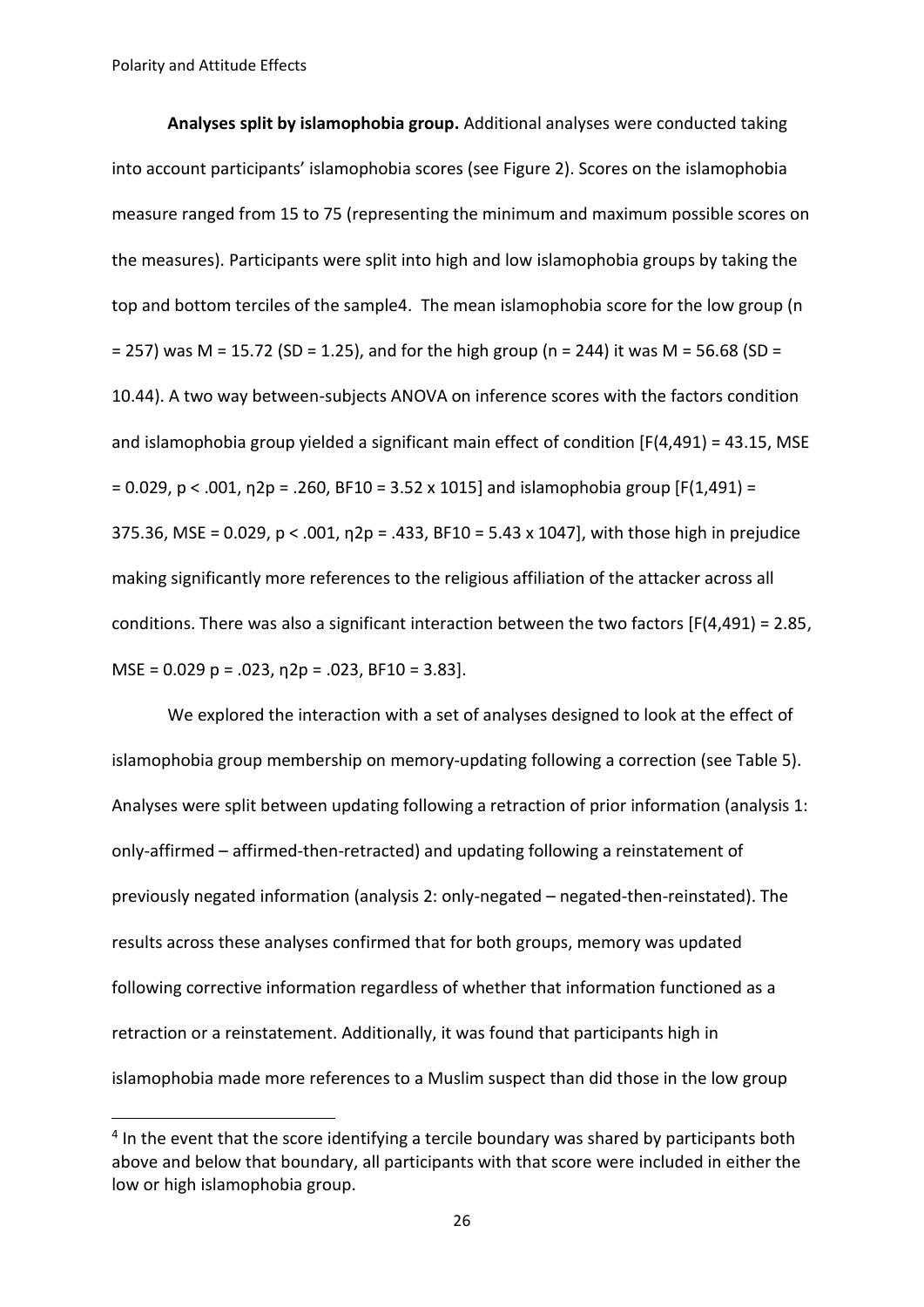regardless of condition. However, when the correction functioned as a reinstatement, we observed a significant interaction between condition and islamophobia group that was absent when the correction functioned as a retraction, indicating that participants high in islamophobia updated their memory to a greater degree than those low in islamophobia.

Although these data appear to suggest that correction-congruence effects may be unique to the presentation of a reinstatement, such a conclusion cannot be supported based solely upon the presence of a significant interaction in one analysis and its absence in the other (Gelman & Stern, 2006; Nieuwenhuis, Forstmann, & Wagenmakers, 2011). In order to clarify interpretation of this difference, a final three-way [2 (group: high vs. low) × 2 (correction stage: pre vs. post) × 2 (polarity: reinstatement vs. retraction)] ANOVA was conducted (analysis 3 in Table 5). This analysis yielded no significant interaction between the three factors, suggesting that the magnitude of memory updating between prejudice groups was equivalent following corrective information regardless of its polarity, and rendering us unable to draw strong conclusions about the attitude-congruence effect.

| Table 5: Results from analyses focused on memory updating following a correction  |
|-----------------------------------------------------------------------------------|
| (reinstatement or a retraction) for participants high versus low in islamophobia. |

|                                            | F      | $\eta^2$ <sub>p</sub> | р       | $BF_{10}$                     |  |  |
|--------------------------------------------|--------|-----------------------|---------|-------------------------------|--|--|
| (1) Updating following a retraction        |        |                       |         |                               |  |  |
| <b>Condition</b> (only-affirmed vs.        | 35.51  | .149                  | < .001  | 1246.36                       |  |  |
| affirmed-then-retracted)                   |        |                       |         |                               |  |  |
| Group (high vs. low)                       | 135.15 | .401                  | < .001  | $1.66 \times 10^{18}$         |  |  |
| <b>Condition x Group</b>                   | 0.64   | .003                  | .425    | 0.23                          |  |  |
|                                            |        |                       |         |                               |  |  |
| (2) Updating following a reinstatement     |        |                       |         |                               |  |  |
| Condition (only-negated vs. negated-       | 85.04  | .305                  | < .001  | 5.66 $\times$ 10 <sup>7</sup> |  |  |
| then-reinstated)                           |        |                       |         |                               |  |  |
| <b>Group</b> (high vs. low)                | 164.14 | .458                  | < .001  | $1.05 \times 10^{19}$         |  |  |
| <b>Condition x Group</b>                   | 11.32  | .055                  | < 0.001 | 0.74                          |  |  |
| (3) Updating - interaction with polarity   |        |                       |         |                               |  |  |
| <b>Group x Correction Stage x Polarity</b> | 2.73   | .007                  | .099    | 0.35                          |  |  |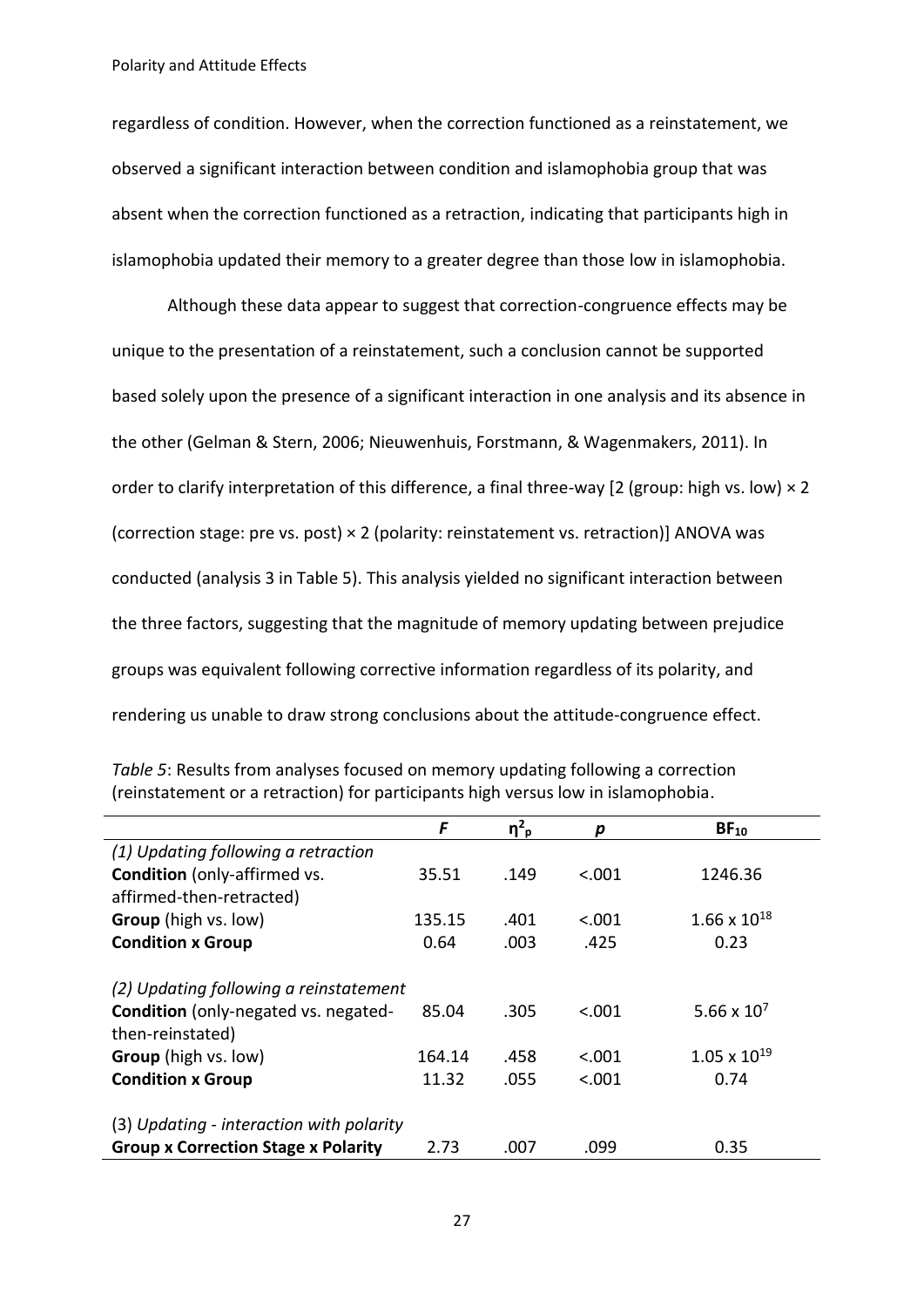## **Discussion**

Experiment 2 was designed to provide a conceptual replication of Experiment 1, in a different population and using different materials, while adding an additional control condition. In agreement with Experiment 1, we showed evidence for a reverse-CIE in that a reinstatement was not able to bring reliance on initially-negated information back to the level observed when that information was presented as true throughout. This confirms the robustness and generality of the reverse CIE. However, in contrast to Experiment 1, worldview produced clear differences in reliance on worldview-relevant information. In line with previous work (e.g., Ecker et al., 2014), across all conditions, participants who scored high on islamophobia made more references to the religion of the suspect than those who scored low; we take up this difference between studies in the General Discussion. Also in accord with previous work (e.g., Ecker et al., 2014; Wood & Porter, 2019), we found that the effectiveness of a retraction was not contingent on its congruence with participants' attitudes. However, we found tentative evidence that attitude-congruence modulated the effectiveness of a reinstatement. Although these data suggest that the effect of pre-existing attitudes is unique to cases in which previously negated material is subsequently reinstated, we are unable to draw strong conclusions regarding this effect due to the weak evidence observed in the Bayes factor analysis, and the lack of a significant effect of polarity on the effectiveness of a correction.

Finally, Experiment 2 afforded us an opportunity to examine whether the above-zero inference score in the only-negated condition of Experiment 1 resulted from the negated critical information ironically driving inferences up, or whether it was based just on spontaneous, innuendo-based references to the critical information. The fact that inference scores in Experiment 2 were higher in the no-misinformation control condition than the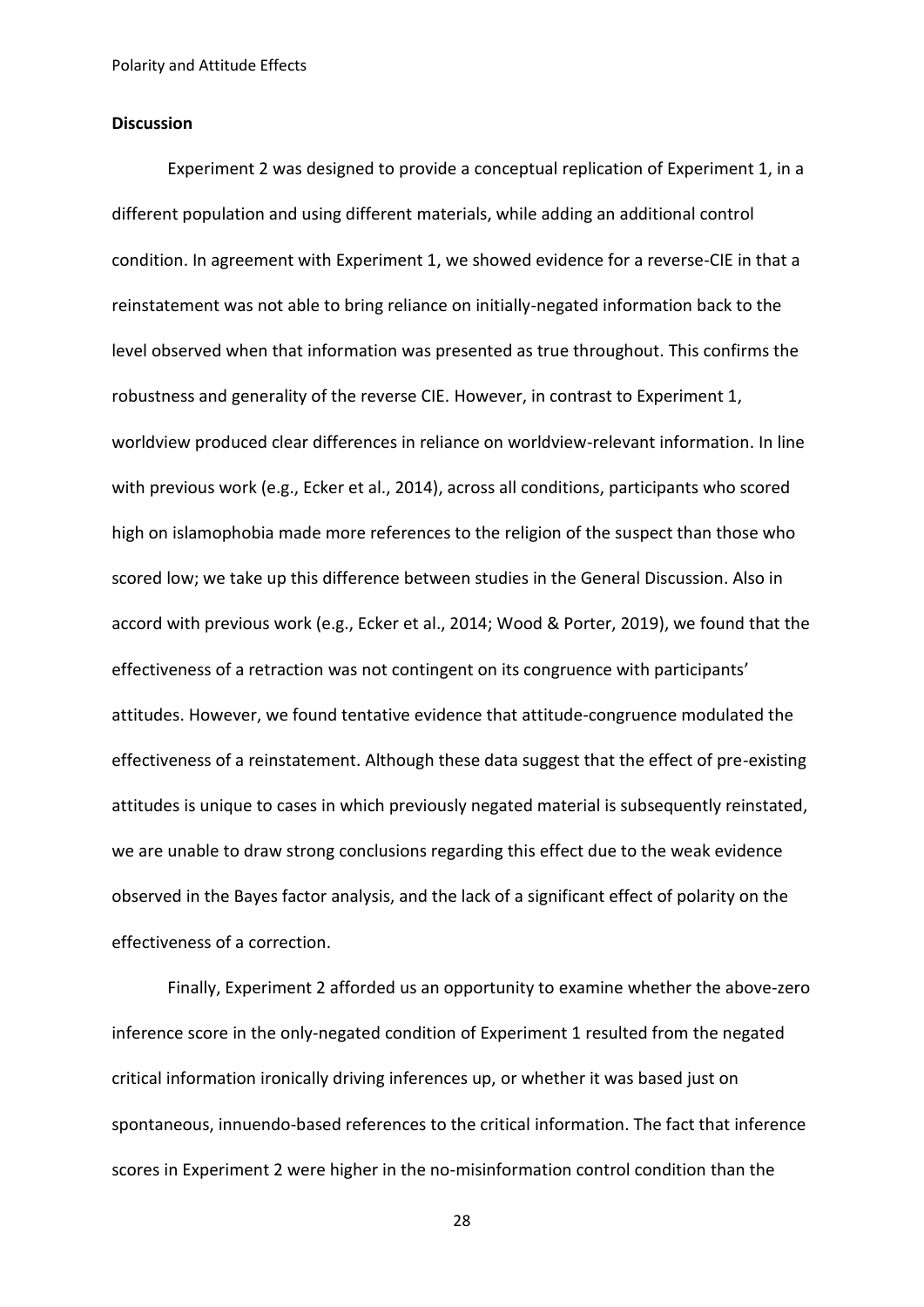only-negated condition speaks against the former and suggests that the level of reliance in the control condition likely reflects a propensity to endorse *any* information suggested by the inference statement, either due to the level of innuendo present in the narrative or because people will spontaneously endorse anything. The provision of a negation therefore appeared to depress – but not eliminate – such "background" endorsement.

# **General Discussion**

Previous research into the CIE has exclusively focused on examining the impact of corrective information in a single polarity – the retraction of initially-*affirmed* information. In two experiments we examined how the CIE would be affected by a reversal of this polarity – providing a reinstatement of initially-*negated* information. We hypothesised that such a reversal may result in one of two outcomes: either a reinstatement of initiallynegated material would result in a 'reverse-CIE' analogous to the conventional CIE, or it would result in the effective updating of memory to a level equivalent to when information is true throughout (or even beyond, i.e., an 'ironic rebound effect'). Both our studies clearly ruled out the possibility of an ironic rebound effect. As noted at the outset, this possible outcome was tied to a 'schema-plus-tag' model in which the initial negation is not encoded as a single meaningful unit but rather as two dissociated representations – a core supposition ('X') and a negation-tag ('not', e.g., Mayo et al., 2004) – raising the possibility that a subsequent reinstatement ('X') may uniquely interact with the core supposition to form a representation that is as strong (or conceivably stronger) than just being exposed to 'X' in isolation. As this effect was not observed, from here on we refrain from consideration of explanations that rely on this model of negation comprehension.

Instead the data suggested that the continued influence of initially presented information is not modulated by its polarity. Corrective information appears to engender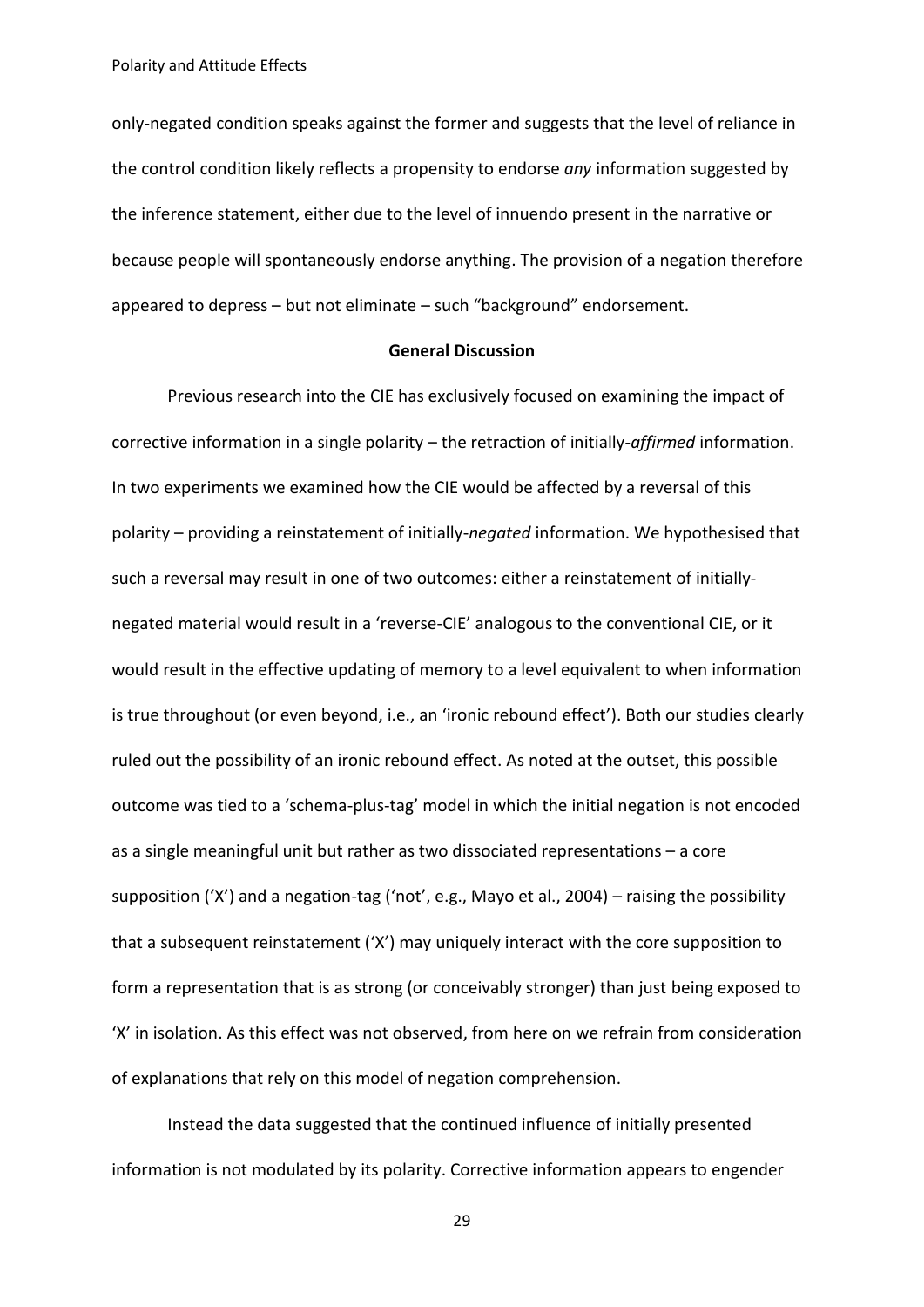only partial belief updating, regardless of whether it corrects initially-affirmed or initiallynegated material. Such a 'reverse-CIE' effect – the finding that a reinstatement cannot entirely offset an initial negation – is concordant with the previous literature demonstrating continued influence in the typical affirmation-negation (i.e., misinformation-retraction) paradigm. However, although the results are quite clear, the particular cognitive mechanisms underlying this reverse-CIE, much like those that underlie traditional CIE effects, remain uncertain. Given the symmetry of these effects, our results lend support to the notion outlined in the Introduction that an initial negation is recoded into a single meaningful informational unit. Although our data do not speak directly to the processes involved, our remaining discussion focuses on the possible mechanisms that may underlie this recoding.

As noted at the outset, a negation in the absence of prior information may be viewed pragmatically as a single assertive unit, and may therefore function no differently from an affirmation. This may occur because a negation is simply viewed as an assertion about a certain state of the world, meaning that the information contained therein is encoded at face-value. For example, the sentence "the suspects are local, male residents and none of them are of Aboriginal descent" may conceivably be encoded as an objective fact (i.e., there are no Aboriginal suspects; we revisit this potentially over-simplistic view later). Similarly, negations may be encoded as affirmations of their alternative attribute with the 'core' feature ('X') and its negation marker ('not') being incorporated into a single representation affirming the opposite 'Y' of the negated concept (Mayo et al., 2004). For example, consider the sentence "the suspect is not guilty", which is amenable to an alternative encoding, namely, the suspect is *innocent*. Critically, in both cases the negation can be encoded as a single meaningful unit ('not-X' or 'Y', respectively), therefore an initial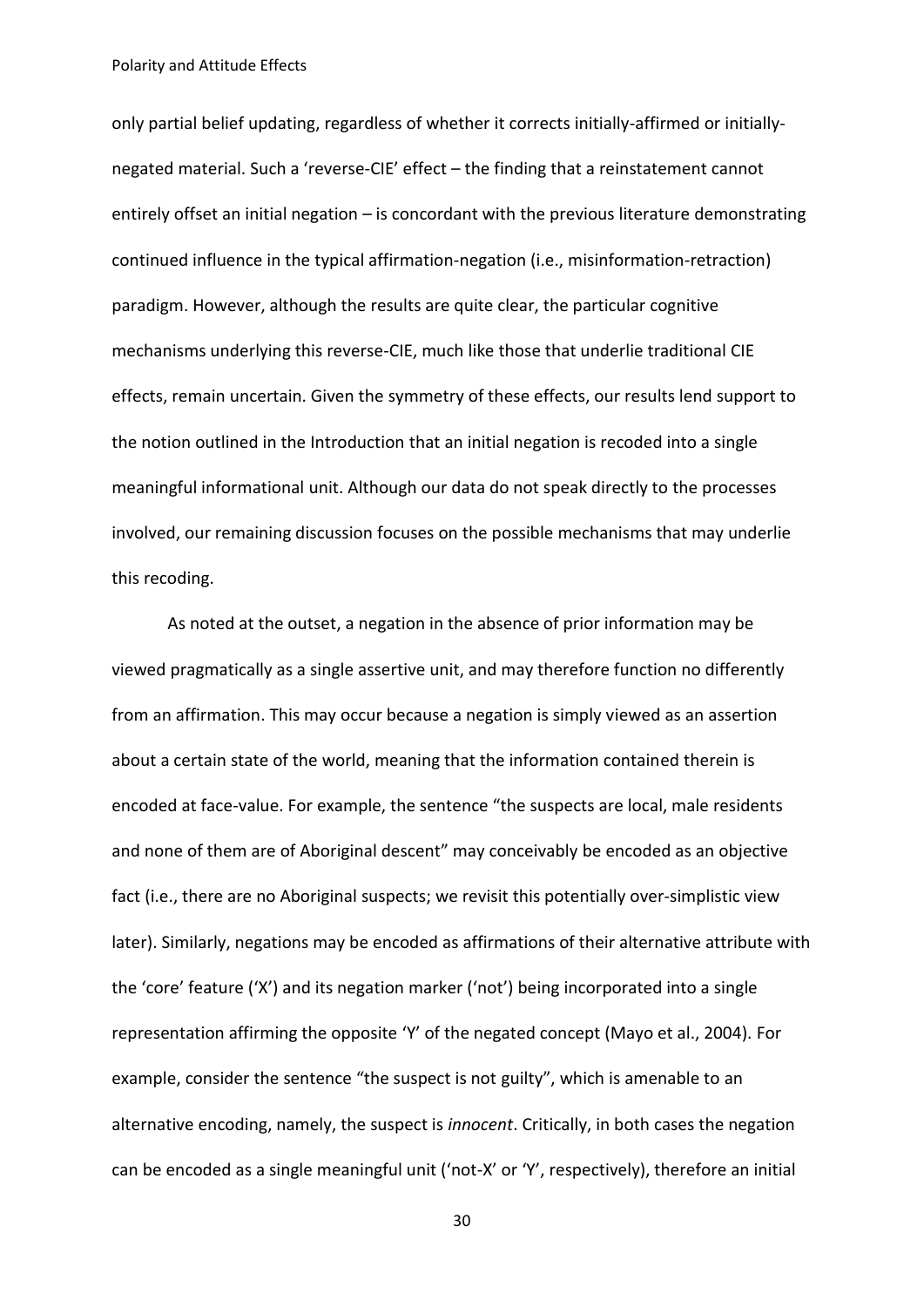negation may be cognitively indistinct from an initial assertion. If this is the case, then a reinstatement, like a retraction, should perform the same cognitive role of correcting an earlier assertion of fact, and thus the underlying cognitive mechanisms should be indistinguishable. Although the exact nature of how such mechanisms produce the CIE is debated (see Chan et al., 2017; Lewandowsky et al., 2012), theoretical models such as the KReC framework discussed earlier (Kendeou & O'Brien, 2014) favour the notion of concurrent storage where both the original misinformation and its later correction persist in memory. Both may therefore be candidates for subsequent activation (Gordon, Quadflieg, Brooks, Ecker, & Lewandowsky, 2019; for reviews see Gerrig & O'Brien, 2005; Kendeou et al., 2019; Kendeou & O'Brien, 2014; Kendeou, Walsh, Smith & O'Brien, 2014). If negations are indeed encoded as single meaningful units, then concurrent-storage accounts and processes specified by the KReC framework offer a reasonable explanation for the CIE regardless of its polarity.

However, an additional account – one that could explain a reverse-CIE via a distinctly different cognitive mechanism – arises from further consideration of how a negation may be recoded as an affirmation of an alternative. Being able to transform a negation into an affirmation of the opposite largely depends upon its substantive ambiguity. While negations of information with specifically bipolar traits may be recoded (as above, the sentence "the suspect is not guilty" could be recoded as "the suspect is innocent"), more ambiguous negations (for instance, those concerning fuzzier 'multi-level' factors such as race or religion) may not be readily transformed in this fashion. For example, in Experiment 1, the 'not-Aboriginal' negation specifies a unipolar trait (i.e., one that does not have a distinct alternative), as suspects could belong to a number of other races (e.g., Caucasian, Asian, Indian, etc.). Therefore, in the context of the current work, the encoding of a negation as an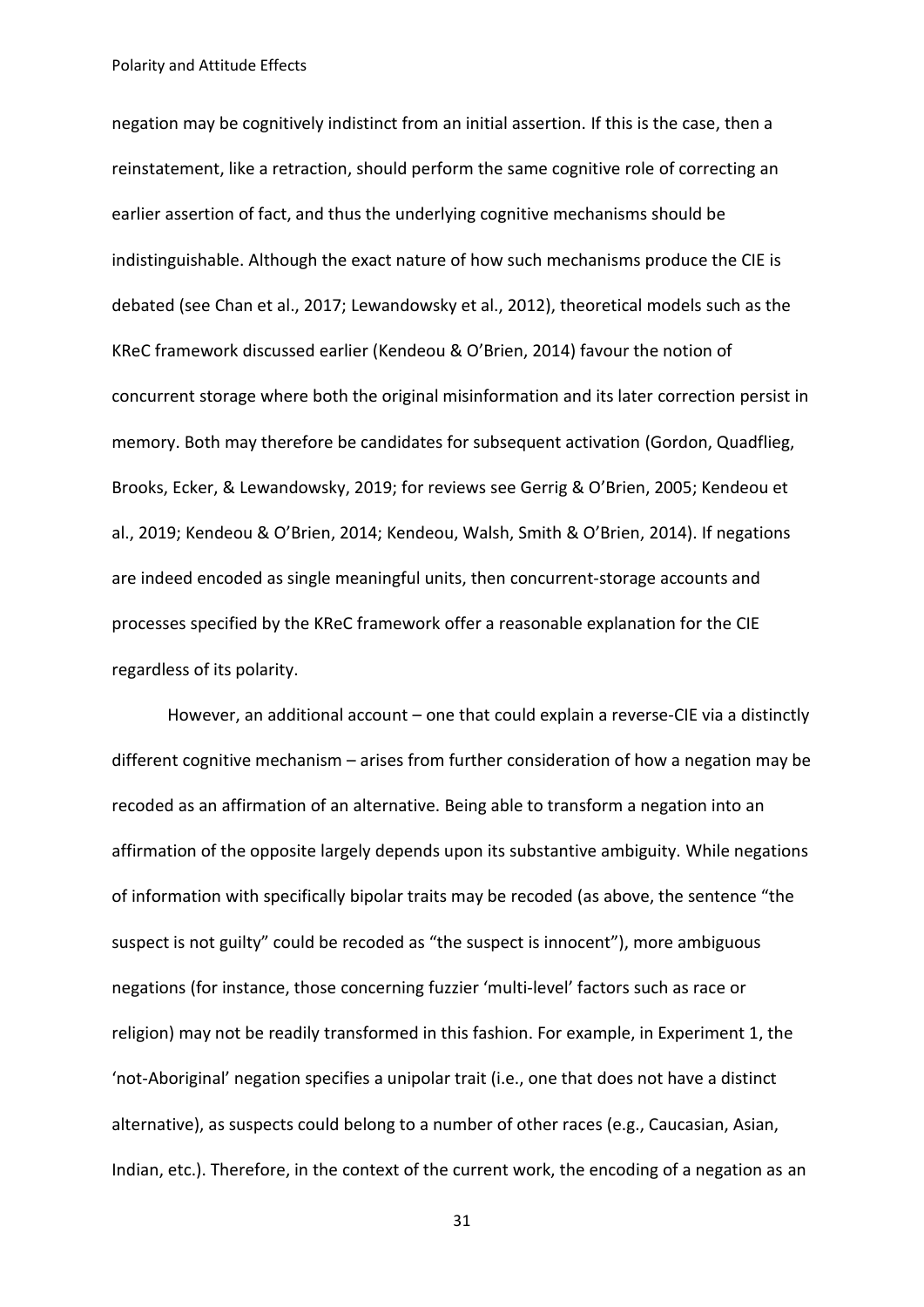affirmation of its alternative attribute may be too simple an explanation for the effects observed. Instead, exposure to negating information not previously encountered may trigger the spontaneous generation of *several* simulated alternatives to the negated concept, consistent with the dominant 'rejection-based' account of negation comprehension (Dale & Duran, 2011; Hasson & Glucksberg, 2006; Kaup, Yaxley, Madden, Zwaan, & Lüdtke, 2007; Lüdtke, Friedrich, De Filippis, & Kaup, 2008). This model of negation comprehension suggests that a reinstatement may activate *multiple* conflicting representations that draw activation away from the correct representation (i.e., the reinstatement), which may reduce the likelihood of its subsequent retrieval (Gerrig & O'Brien, 2005; Kendeou & O'Brien, 2014), leading to a reverse-CIE via a markedly different process than the one outlined previously. Further empirical adjudication examining the methods by which an initial negation is processed will be required to clarify the relative contributions of the above possibilities.

As foreshadowed in the Discussion of Experiment 2, our paradigm also provided us with a unique opportunity to test the impact of only-negated narratives on subsequent critical information reliance, an area that CIE research has thus far neglected. Across both experiments, we found that only-negated narratives produced non-zero levels of inference during the subsequent retrieval phase. While Experiment 1 was unable to determine the cause for this non-zero effect, Experiment 2 clarified that only-negated narratives produced significantly fewer misinformation inferences than a control condition in which the misinformation was never mentioned. This result suggests that, rather than the negation driving a paradoxical increase in inference, the non-zero scores in the only-negated condition likely reflected low baseline levels of inference that were driven by the presence of innuendo in the narrative. Moreover, although the only-negated condition was originally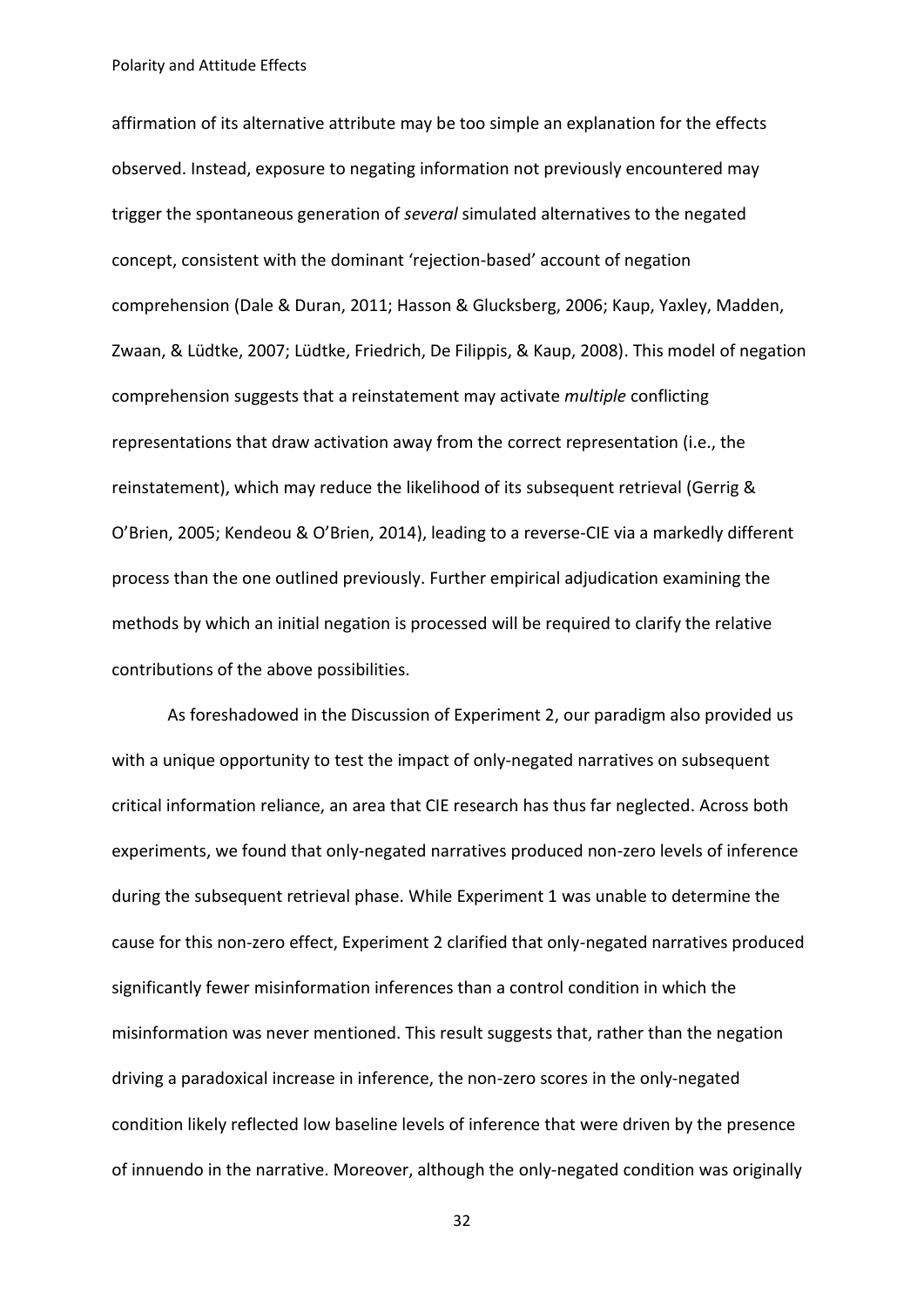included in order to provide a comparison with the negated-then-reinstated condition, it may in fact serve as a more appropriate control condition against which to assess the typical CIE (i.e., via comparison to the affirmed-then-retracted condition). The significantly higher level of inference in the no-misinformation (i.e., typical) control condition relative to the only-negated condition suggests that scores in the typical control condition may actually represent participants' willingness to endorse any information suggested by the inference probes at retrieval. In contrast, only-negated narratives appear to decrease – but not eliminate – such "background" endorsement. An only-negated condition may thus provide a more appropriate control condition for typical CIE research than a no-misinformation condition, as the latter may lead to an underestimation of CIE magnitude due to background propensity to endorse information in the absence of relevant-knowledge.

A secondary aim of this study was to assess the effects of pre-existing attitudes on information-processing across experimental conditions, as the congruence of a reinstatement or a retraction with a participant's pre-existing beliefs could conceivably impact its effectiveness. However, the evidence was not entirely consistent across the two experiments and we therefore keep our discussion brief. In Experiment 2, we found that prejudicial attitudes determined to an extent what information participants relied upon in their reasoning: We found that participants scoring higher on a prejudice measure were more likely to refer to a suspect from that prejudiced group generally, that is, regardless of narrative condition (In Experiment 1, the main effect of prejudice tended in the same direction but failed to reach significance.) There are at least two possible reasons for this divergence between experiments. First, the size and make-up of our samples differed considerably: Experiment 1 investigated attitude effects in a relatively small sample of university students, whereas Experiment 2 canvassed members of the U.S. public. This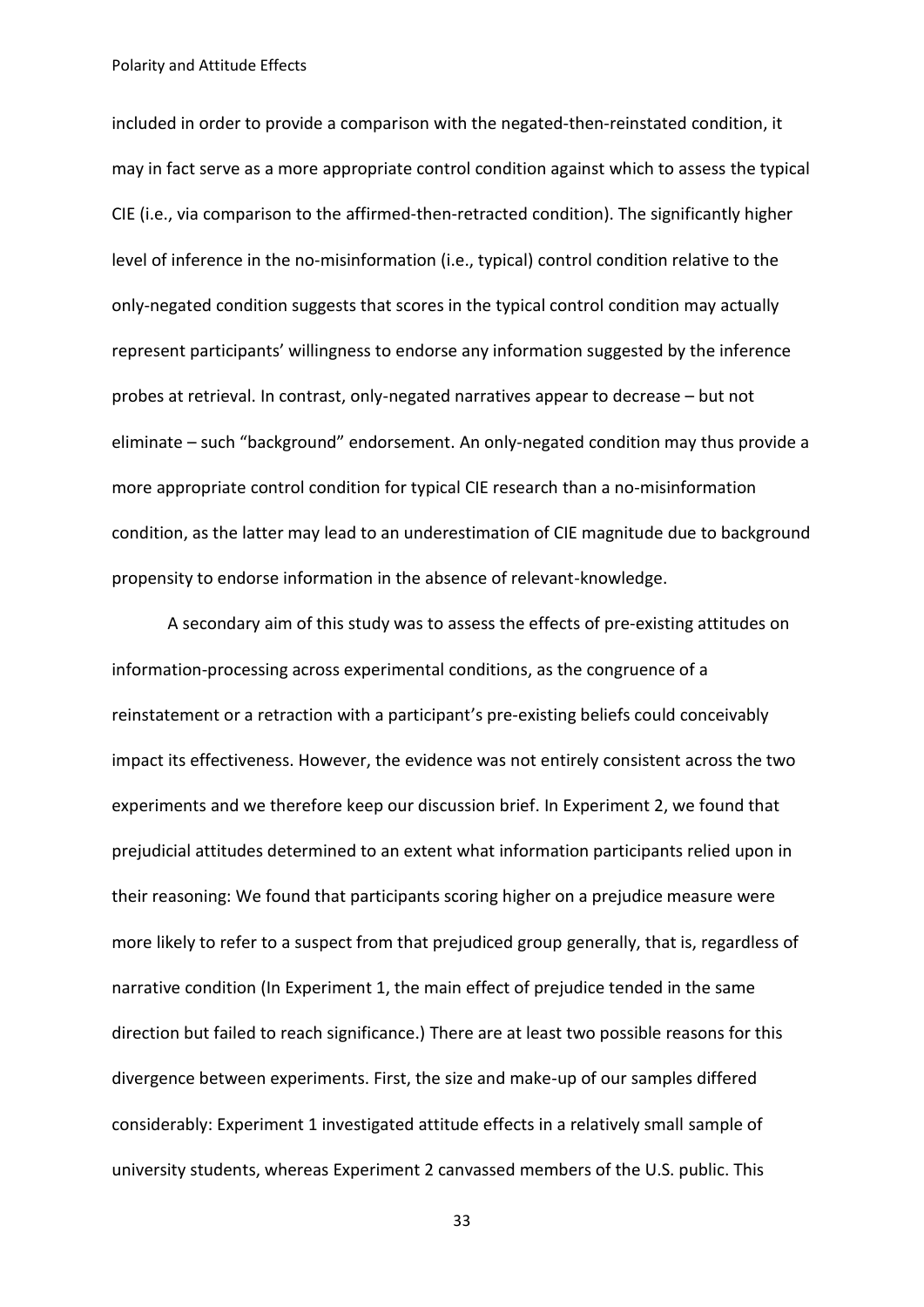difference in the sample demographics may have influenced the results. For instance, although prejudice against Aboriginals is well-documented in Australia, university students in Australia display less prejudice towards Aboriginal people than the general public (Augoustinos, Ahrens, & Innes, 1994; Locke, MacLeod, & Walker, 1994; Pedersen & Walker, 1997). Second, and perhaps more important, our two experiments addressed different types of prejudice. While Experiment 1 examined racial prejudice towards Aboriginals, Experiment 2 examined prejudice against Muslims. One consequence of this change is that Experiment 2 examined a significantly more salient prejudice in light of the current global socio-political landscape. Islamophobia and the stigmatisation of Muslims has been amplified globally in recent years (Braunstein, 2017), particularly in the U.S. (Ogan, Willnat, Pennington, & Bashir, 2013). It is therefore reasonable to assume that Islamophobic beliefs are more prevalent in the general public in the U.S. than anti-Aboriginal sentiments are in Australia. We therefore suggest that the differences in the effect of prejudice across our two experiments may be, at least partly, driven by the increased salience of Muslim stereotypes in the current global climate.

Nevertheless, our finding that participants higher in prejudice measure were more likely to refer to a suspect from that prejudiced group replicates prior research also demonstrating a significant effect of pre-existing attitudes on mean level of reliance on attitude-relevant information (Berinsky, 2012; Ecker et al., 2011, 2014; Kull et al., 2003; Travis, 2010). Additionally (and consistent across both experiments), we found a *retraction* to be effective in reducing reliance on critical information for both high and low prejudice groups, consistent with the findings of Ecker and colleagues (2014). These data therefore support the notion that *post*-retraction differences in misinformation reliance may actually reflect *pre*-retraction differences, rather than attitude-congruence effects impacting the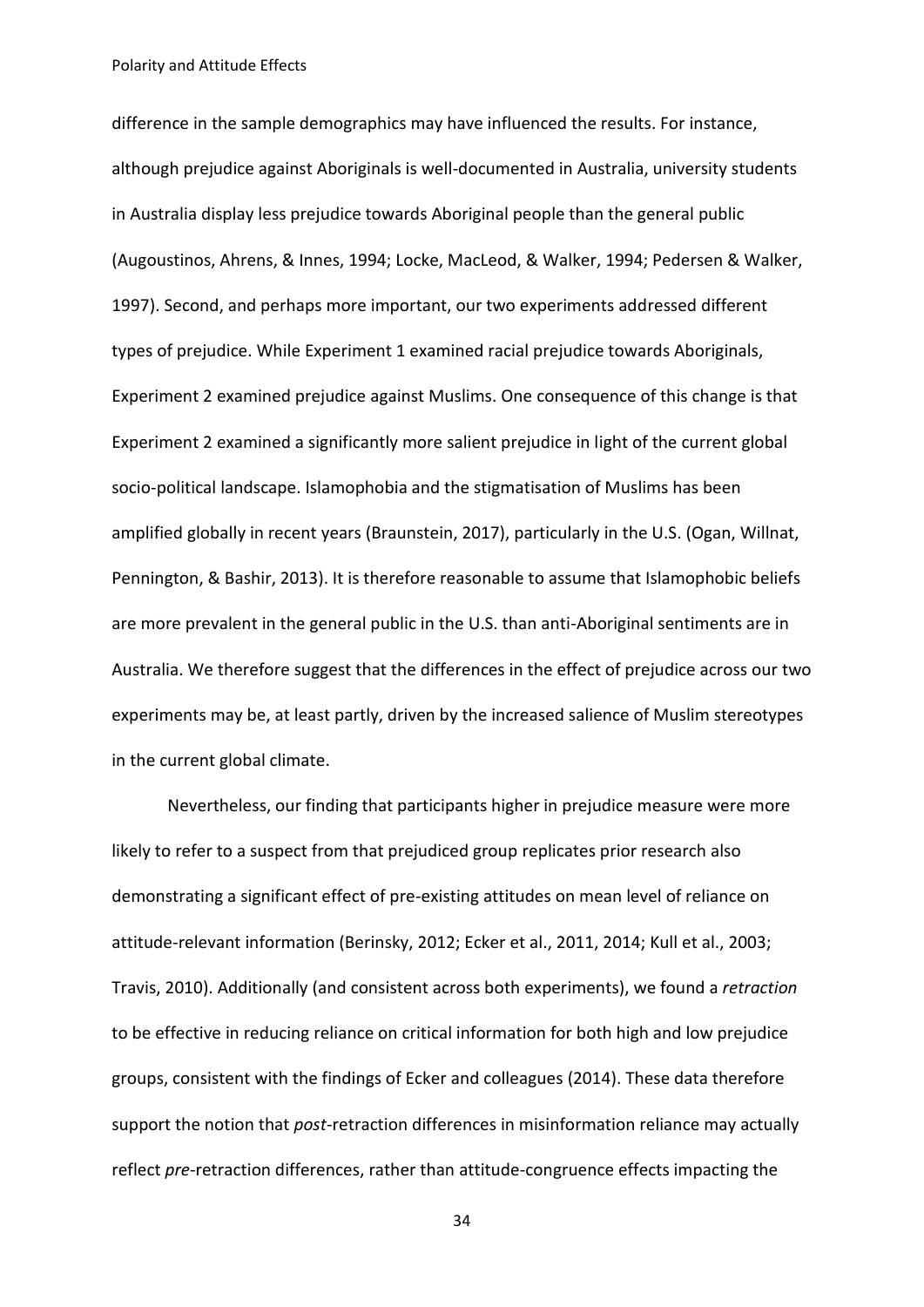effectiveness of the retraction (Hart & Nisbet, 2012; Nyhan & Reifler, 2010; Nyhan, et al., 2013; also see Ecker & Ang, 2019; Wood & Porter, 2019). Conversely, in the other polarity, we found tentative evidence that a reinstatement (after an initial negation) was more effective when it was attitude-congruent. Given the assumed complexities of negation comprehension detailed above, it is entirely possible that pre-existing beliefs uniquely interact with how an initial-negation (as opposed to an initial-affirmation) is processed by the reader and therefore affect its amenability to later correction. For instance, consistent with the scepticism notion outlined in the introduction, a participant high in prejudice may view an initial-negation of a Muslim attacker with a higher degree of suspicion (reasoning that negating the religious affiliation of the attacker implies that it may be a plausible but unarticulated assumption), thereby enhancing the effectiveness of a later reinstatement. However, we must refrain from an over-interpretation of this finding given that (a) both high- and low-prejudice participants updated their memory following a reinstatement (the difference was simply numerically larger for high-prejudice participants), and (b) the evidence in favour of an interaction between prejudice and polarity was weak. Nonetheless, this tentative finding is deserving of further investigation.

## **Acknowledgements**

This research was facilitated by a World University Network (WUN) grant and University of Bristol internal funding awarded to Andrew Gordon, and a grant from the Australian Research Council to Ullrich Ecker and Stephan Lewandowsky (DP160103596). This research was further supported by RCUK funding from the EPSRC (EP/M506473/1). The authors have no competing interests to declare.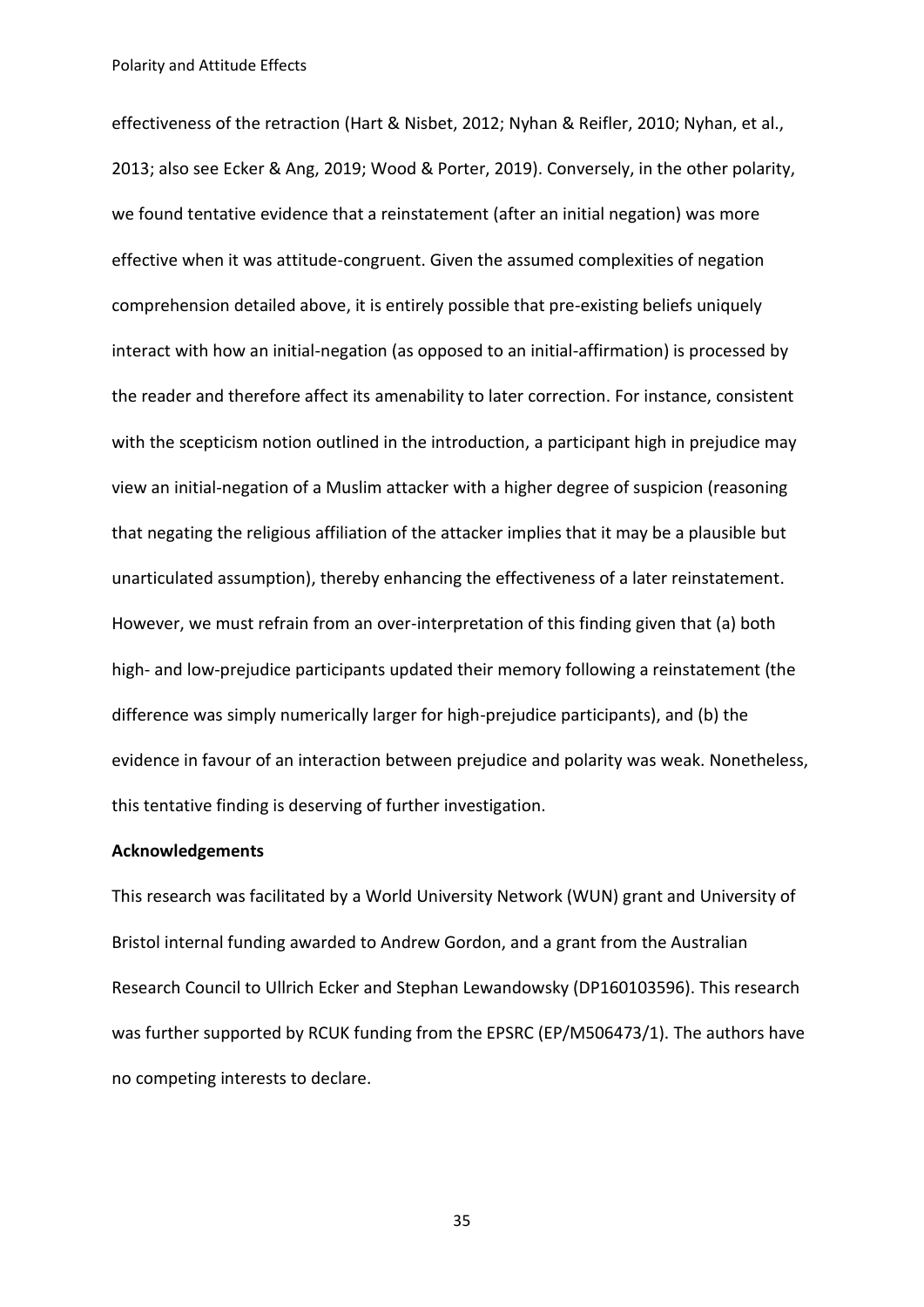#### **References**

- Augoustinos, M., Ahrens, C., & Innes, J. M. (1994). Stereotypes and prejudice: The Australian experience. *British Journal of Social Psychology*, 33(1), 125-141.
- Braunstein, R. (2017). Muslims as outsiders, enemies, and others: The 2016 presidential election and the politics of religious exclusion. *American Journal of Cultural Sociology*, 5(3), 355-372.
- Chan, M. P. S., Jones, C. R., Hall Jamieson, K., & Albarracín, D. (2017). Debunking: A metaanalysis of the psychological efficacy of messages countering misinformation. *Psychological Science*, 28(11), 1531-1546.
- Dale, R., & Duran, N. D. (2011). The cognitive dynamics of negated sentence verification. *Cognitive Science*, 35(5), 983-996.
- Dechêne, A., Stahl, C., Hansen, J., & Wänke, M. (2010). The truth about the truth: A metaanalytic review of the truth effect. *Personality and Social Psychology Review*, 14(2), 238-257.
- DiFonzo, N., Beckstead, J. W., Stupak, N., & Walders, K. (2016). Validity judgments of rumors heard multiple times: the shape of the truth effect. *Social Influence*, 11(1), 22-39.
- Ecker, U. K ., & Ang, L. C. (in press). Political Attitudes and the Processing of Misinformation Corrections. *Political Psychology*.
- Ecker, U. K., Lewandowsky, S., Swire, B., & Chang, D. (2011). Correcting false information in memory: Manipulating the strength of misinformation encoding and its retraction. *Psychonomic Bulletin & Review*, 18(3), 570-578.
- Ecker, U. K., Lewandowsky, S., Fenton, O., & Martin, K. (2014). Do people keep believing because they want to? Preexisting attitudes and the continued influence of misinformation. *Memory & Cognition*, 42(2), 292-304.
- Ecker, U. K., Hogan, J. L., & Lewandowsky, S. (2017). Reminders and repetition of misinformation: Helping or hindering its retraction? *Journal of Applied Research in Memory and Cognition*, 6(2), 185-192.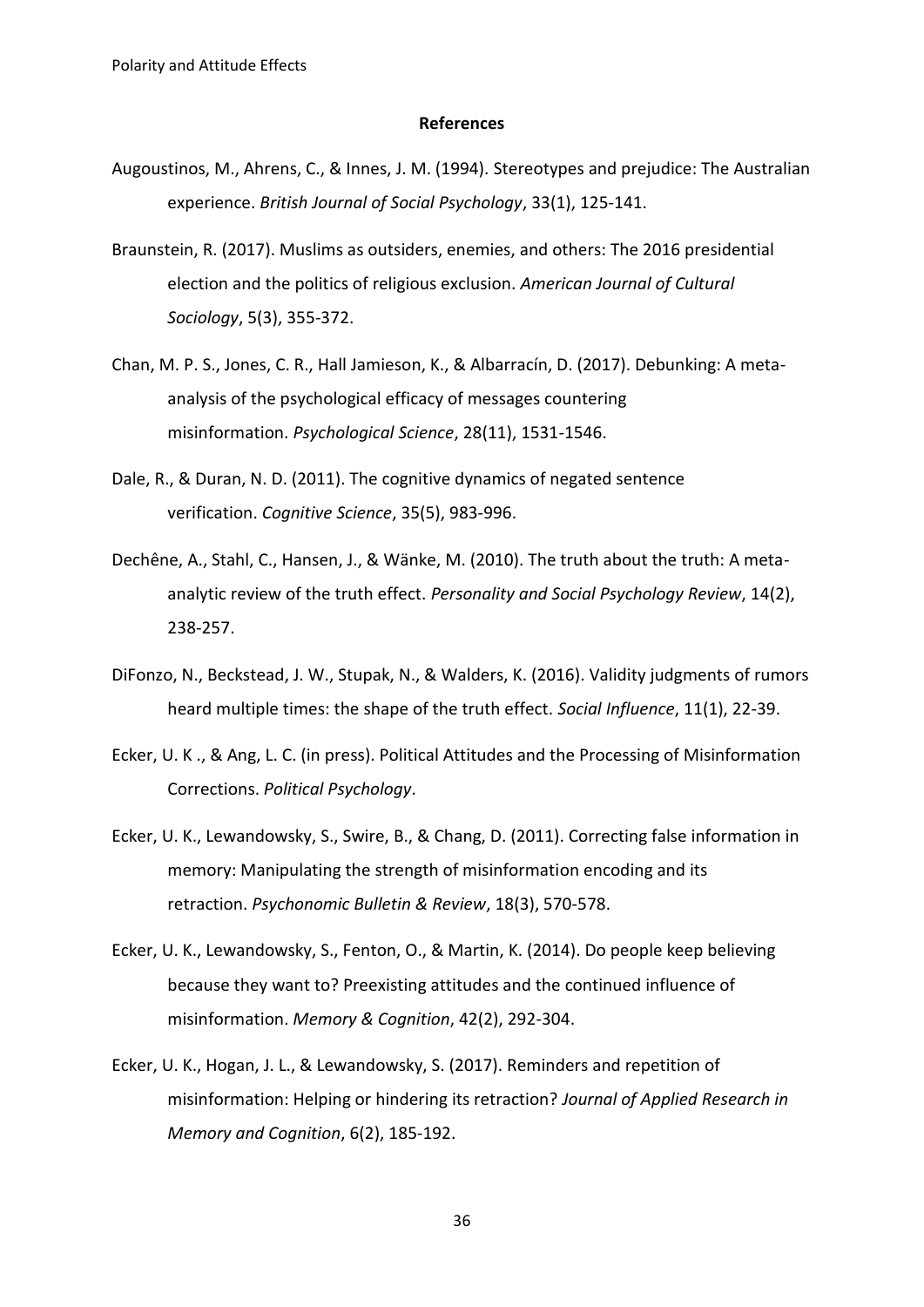- Ecker, U. K., Lewandowsky, S., & Tang, D. T. (2010). Explicit warnings reduce but do not eliminate the continued influence of misinformation. *Memory & Cognition*, 38(8), 1087-1100.
- Faul, F., Erdfelder, E., Lang, A. G., & Buchner, A. (2007). G\* Power 3: A flexible statistical power analysis program for the social, behavioral, and biomedical sciences. *Behavior Research Methods*, 39(2), 175-191.
- Gelman, A., & Stern, H. (2006). The difference between "significant" and "not significant" is not itself statistically significant. *The American Statistician*, 60(4), 328-331.
- Gerrig, R. J., & O'Brien, E. J. (2005). The scope of memory-based processing. *Discourse Processes*, 39(2-3), 225-242.
- Gilbert, D. T., Krull, D. S., & Malone, P. S. (1990). Unbelieving the unbelievable: Some problems in the rejection of false information. *Journal of Personality and Social Psychology*, 59(4), 601.
- Gordon, A., Quadflieg, S., Brooks, J. C., Ecker, U. K., & Lewandowsky, S. (2019). Keeping track of 'alternative facts': The neural correlates of processing misinformation corrections. *NeuroImage,* 193, 46-56.
- Hart, P. S., & Nisbet, E. C. (2012). Boomerang effects in science communication: How motivated reasoning and identity cues amplify opinion polarization about climate mitigation policies. *Communication Research*, 39(6), 701-723.
- Hasson, U., & Glucksberg, S. (2006). Does understanding negation entail affirmation? An examination of negated metaphors. *Journal of Pragmatics*, 38(7), 1015-1032.
- Held, L., & Ott, M. (2016). How the maximal evidence of p-values against point null hypotheses depends on sample size. *The American Statistician*, 70(4), 335-341.
- Held, L., & Ott, M. (2018). On p-values and Bayes factors. *Annual Review of Statistics and Its Application*, 5, 393-419.
- Holm, S. (1979). A simple sequentially rejective multiple test procedure. *Scandinavian Journal of Statistics*, 65-70.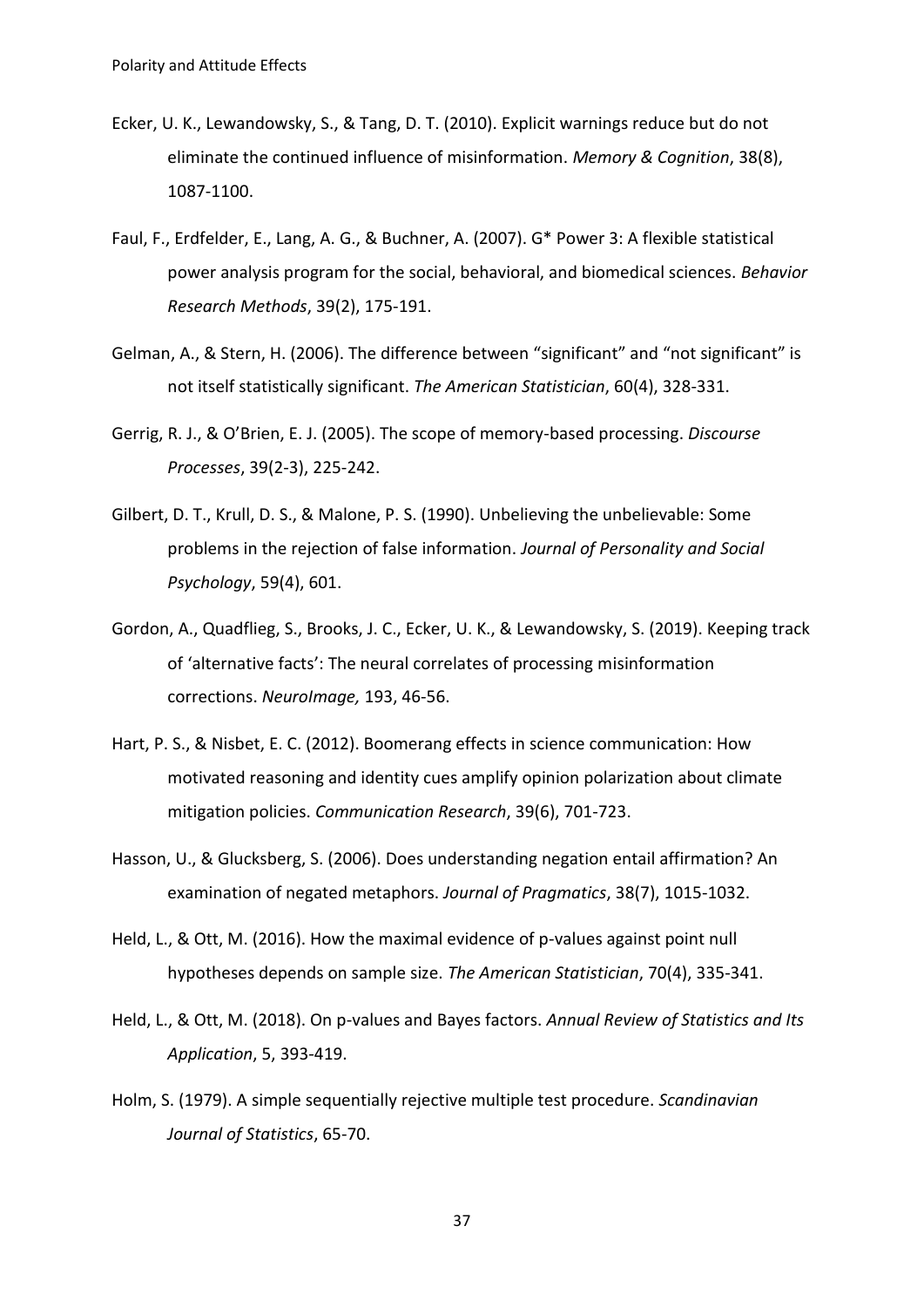- Johnson, H. M., & Seifert, C. M. (1994). Sources of the continued influence effect: When misinformation in memory affects later inferences. *Journal of Experimental Psychology: Learning, Memory, and Cognition*, 20(6), 1420.
- Kahne, J., & Bowyer, B. (2017). Educating for democracy in a partisan age: Confronting the challenges of motivated reasoning and misinformation. *American Educational Research Journal*, 54(1), 3-34.
- Kass, R. E., & Raftery, A. E. (1995). Bayes factors. *Journal of the American Statistical Association*, 90(430), 773-795.
- Kaup, B., Yaxley, R. H., Madden, C. J., Zwaan, R. A., & Lüdtke, J. (2007). Experiential simulations of negated text information. *The Quarterly Journal of Experimental Psychology*, 60(7), 976-990.
- Kendeou, P., Butterfuss, R., Kim, J., & Van Boekel, M. (2019). Knowledge revision through the lenses of the three-pronged approach. *Memory & Cognition*, 47(1), 33-46.
- Kendeou, P., & O'Brien, E. J. (2014). 16 The Knowledge Revision Components (KReC) Framework: Processes and Mechanisms. In D. N. Rapp & J. L. G. Braasch (Eds.), *Processing inaccurate information: Theoretical and applied perspectives from cognitive science and the educational sciences* (pp. 353-377), Cambridge, MA: MIT Press.
- Kendeou, P., Walsh, E. K., Smith, E. R., & O'Brien, E. J. (2014). Knowledge revision processes in refutation texts. *Discourse Processes*, 51(5-6), 374-397.
- Kull, S., Ramsay, C., & Lewis, E. (2003). Misperceptions, the media, and the Iraq war. *Political Science Quarterly*, 118(4), 569-598.
- Lee, S. A., Gibbons, J. A., Thompson, J. M., & Timani, H. S. (2009). The Islamophobia scale: Instrument development and initial validation. *The International Journal for the Psychology of Religion*, 19(2), 92-105.
- Lewandowsky, S., Cook, J., Oberauer, K., Brophy, S., Lloyd, E. A., & Marriott, M. (2015). Recurrent fury: Conspiratorial discourse in the blogosphere triggered by research on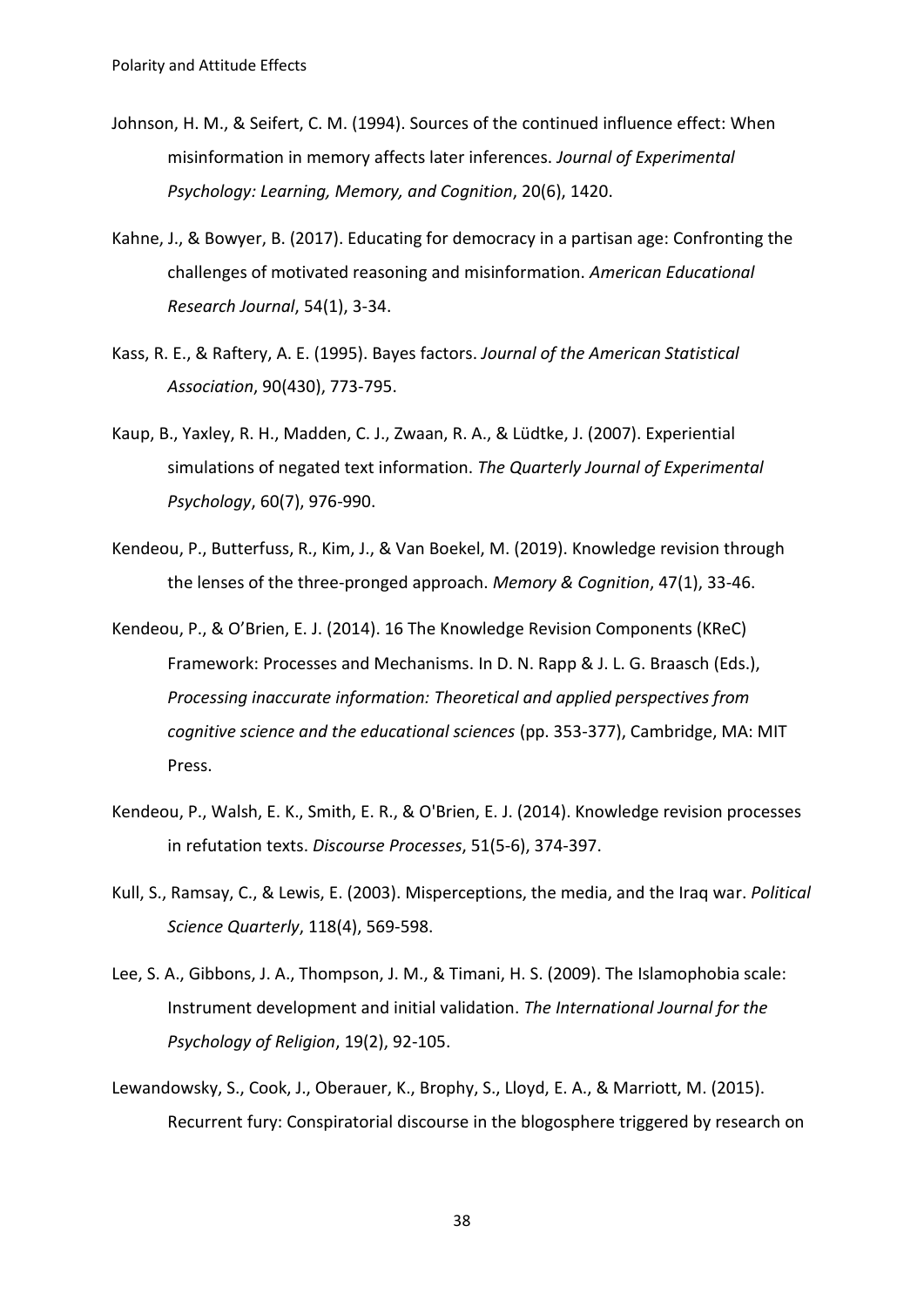the role of conspiracist ideation in climate denial. *Journal of Social and Political Psychology*, 3(1), 142-178.

- Lewandowsky, S., Stritzke, W. G., Oberauer, K., & Morales, M. (2005). Memory for fact, fiction, and misinformation: The Iraq War 2003. *Psychological Science*, 16(3), 190- 195.
- Lewandowsky, S., Ecker, U. K., & Cook, J. (2017). Beyond misinformation: Understanding and coping with the "post-truth" era. *Journal of Applied Research in Memory and Cognition*, 6(4), 353-369.
- Lewandowsky, S., Ecker, U. K., Seifert, C. M., Schwarz, N., & Cook, J. (2012). Misinformation and its correction: Continued influence and successful debiasing. *Psychological Science in the Public Interest*, 13(3), 106-131.
- Locke, V., MacLeod, C., & Walker, I. (1994). Automatic and controlled activation of stereotypes: Individual differences associated with prejudice. *British Journal of Social Psychology*, 33(1), 29-46.
- Lüdtke, J., Friedrich, C. K., De Filippis, M., & Kaup, B. (2008). Event-related potential correlates of negation in a sentence–picture verification paradigm. *Journal of Cognitive Neuroscience*, 20(8), 1355-1370.
- Marsh, E. J., Meade, M. L., & Roediger III, H. L. (2003). Learning facts from fiction. *Journal of Memory and Language*, 49(4), 519-536.
- Mayo, R., Schul, Y., & Burnstein, E. (2004). "I am not guilty" vs "I am innocent": Successful negation may depend on the schema used for its encoding. *Journal of Experimental Social Psychology*, 40(4), 433-449.
- McKinstry, C., Dale, R., & Spivey, M. J. (2008). Action dynamics reveal parallel competition in decision making. *Psychological Science*, 19(1), 22-24.
- Morey, R. D. (2015). Using the BayesFactor package version 0.9.2+. Retrieved from http://bayesfactorpcl.r-forge.r-project.org/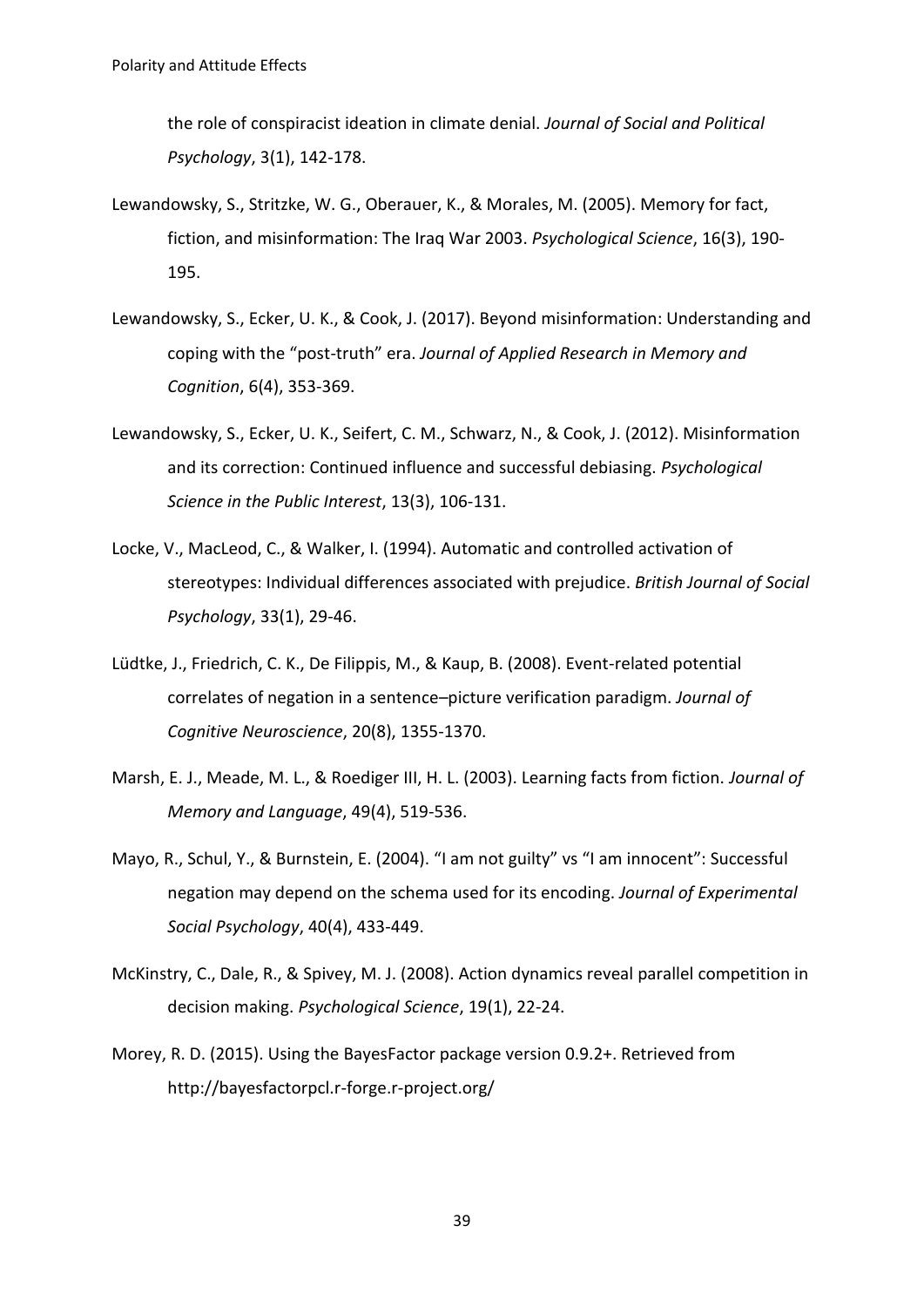- Nieuwenhuis, S., Forstmann, B. U., & Wagenmakers, E. J. (2011). Erroneous analyses of interactions in neuroscience: a problem of significance. *Nature Neuroscience*, 14(9), 1105.
- Nyhan, B., & Reifler, J. (2010). When corrections fail: The persistence of political misperceptions. *Political Behavior*, 32(2), 303-330.
- Nyhan, B., Reifler, J., & Ubel, P. A. (2013). The hazards of correcting myths about health care reform. *Medical Care*, 51(2), 127-132.
- O'Brien, E. J., Rizzella, M. L., Albrecht, J. E., & Halleran, J. G. (1998). Updating a situation model: A memory-based text processing view. *Journal of Experimental Psychology: Learning, Memory, and Cognition*, 24(5), 1200.
- Ogan, C., Willnat, L., Pennington, R., & Bashir, M. (2014). The rise of anti-Muslim prejudice: Media and Islamophobia in Europe and the United States. *International Communication Gazette*, 76(1), 27-46.
- Pedersen, A., & Walker, I. (1997). Prejudice against Australian Aborigines: Old‐fashioned and modern forms. *European Journal of Social Psychology*, 27(5), 561-587.
- Pedersen, A., Beven, J., Walker, I., & Griffiths, B. (2004). Attitudes toward indigenous Australians: The role of empathy and guilt. *Journal of Community & Applied Social Psychology*, 14(4), 233-249.
- Putnam, A. L., Wahlheim, C. N., & Jacoby, L. L. (2014). Memory for flip-flopping: Detection and recollection of political contradictions. *Memory & Cognition*, 42(7), 1198-1210.
- Rapp, D. N., & Kendeou, P. (2009). Noticing and revising discrepancies as texts unfold. *Discourse Processes*, 46(1), 1-24.
- Redlawsk, D. P. (2002). Hot cognition or cool consideration? Testing the effects of motivated reasoning on political decision making. *The Journal of Politics*, 64(4), 1021-1044.
- Reichle, E. D., Carpenter, P. A., & Just, M. A. (2000). The neural bases of strategy and skill in sentence–picture verification. *Cognitive Psychology*, 40(4), 261-295.